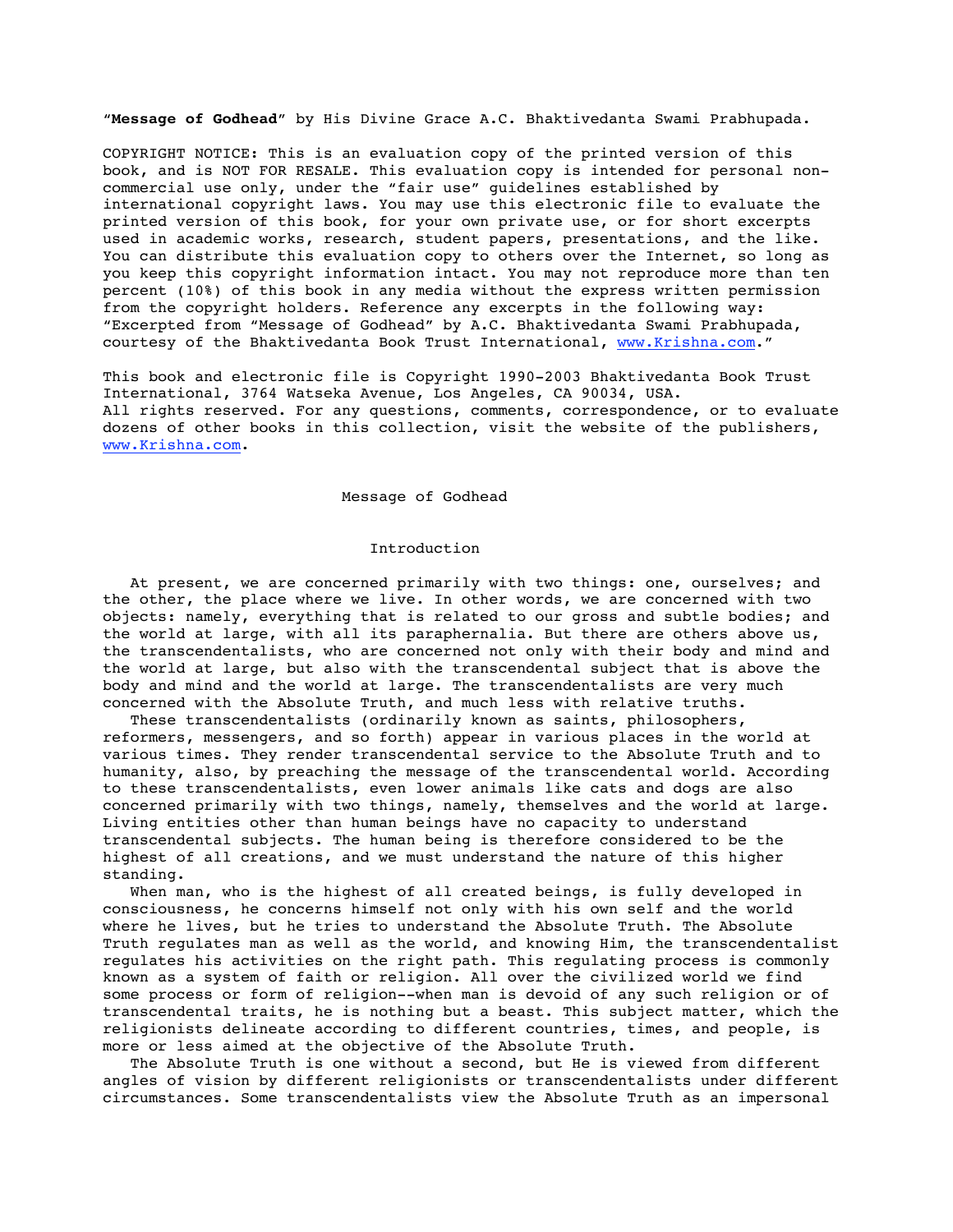force, generally known as the formless Brahman, while others view Him as the all-pervading localized aspect, dwelling within all living entities and generally known as Paramatma or the Supersoul. But there is another important sect of transcendentalists, who understand the Absolute Truth as the Absolute Personality of Godhead, possessing the potentialities of being impersonal and all-pervasive simultaneous with His Absolute Personality.

 At the present moment, the word religion is being sacrificed on the altar of materialistic tendencies. The human race is more concerned now with subject matters related to eating, sleeping, defending, and gratifying the senses, much as are the lower animals. The general tendency is to avoid transcendental subject matters as far as possible or, in any case, not to go into the details. Even the biggest political leaders have been heard to say that the hungry man or woman finds no meaning in God and religion. People in general, under the leadership of such materialistic men, are gradually descending to the status of lower animals, devoid of all transcendental realization, knowing nothing beyond their material bodies and the material world.

Thus, the human race has descended to the qualitative status of the dogs, who are habituated to barking as soon as they come upon another set of dogs who happen to hail from another quarter. We cannot conceive of a greater degradation of the human being than when he is apt to raise a hue and cry as soon as he sees another human being who does not happen to belong to his quarter or his religious denomination. He raises this hue and cry as if he had been faced with a tiger or a wolf. Without transcendental knowledge, the human race has actually become no more than the tigers and the wolves.

 It is therefore necessary at the present moment to understand something about absolute knowledge if we want to bring the human race back to sanity. Thus intelligent persons or leaders of men should not devote their energies only for worldly betterment in the matter of eating, sleeping, defending, and gratifying the material senses. Leaders who think a hungry man or woman has no use for God and religion should be told emphatically that no man or woman in the world is not hungry--and that it is precisely the hungry man or woman who has to understand the meaning of God and religion now, more than ever.

 In this connection, we would like to quote the substance of a speech delivered by Sri Radhakrishnan (former president of India) at a recent meeting of UNESCO in Paris. He said that when a nation proudly turns away from God and concentrates on worldly success and prosperity, it meets its doom. What is essential today is not so much the rehabilitation of schools and libraries or shops and factories but the rehabilitation of man; we must re-create man if we are to create a new world community.

 It is therefore more necessary than ever to realize the all-important relationship of man with God if we want at all to rehabilitate the human race, which is already shattered more than ever.

 The philosophers and the logicians have tried to understand the intrinsic relationship of living entities with God by various conceptions and methods, on the strength of their mundane education and scholastic research. But the Absolute Truth remains above the philosophers and their acquired knowledge. The conception of the Absolute is never perfectly attained by such an ascending process, because of its being born of imperfect, material senses. These empiric philosophers and logicians cannot realize their imperfection by the vanity of material knowledge, and the ultimate conclusion of such materialistic philosophers is atheism. They deny the existence of God, who is the Supreme Person, different from all other persons. Under such a vague assumption, we remain in the same darkness as before. We are content with a conception of Godhead according to our own individual idea, without knowing the real relationship of Godhead and ourselves.

 Therefore, the transcendentalists do not recognize such a process of generalization but pass over direct perception to receive the knowledge of deduction in its various stages--from authorities who have actual revelation of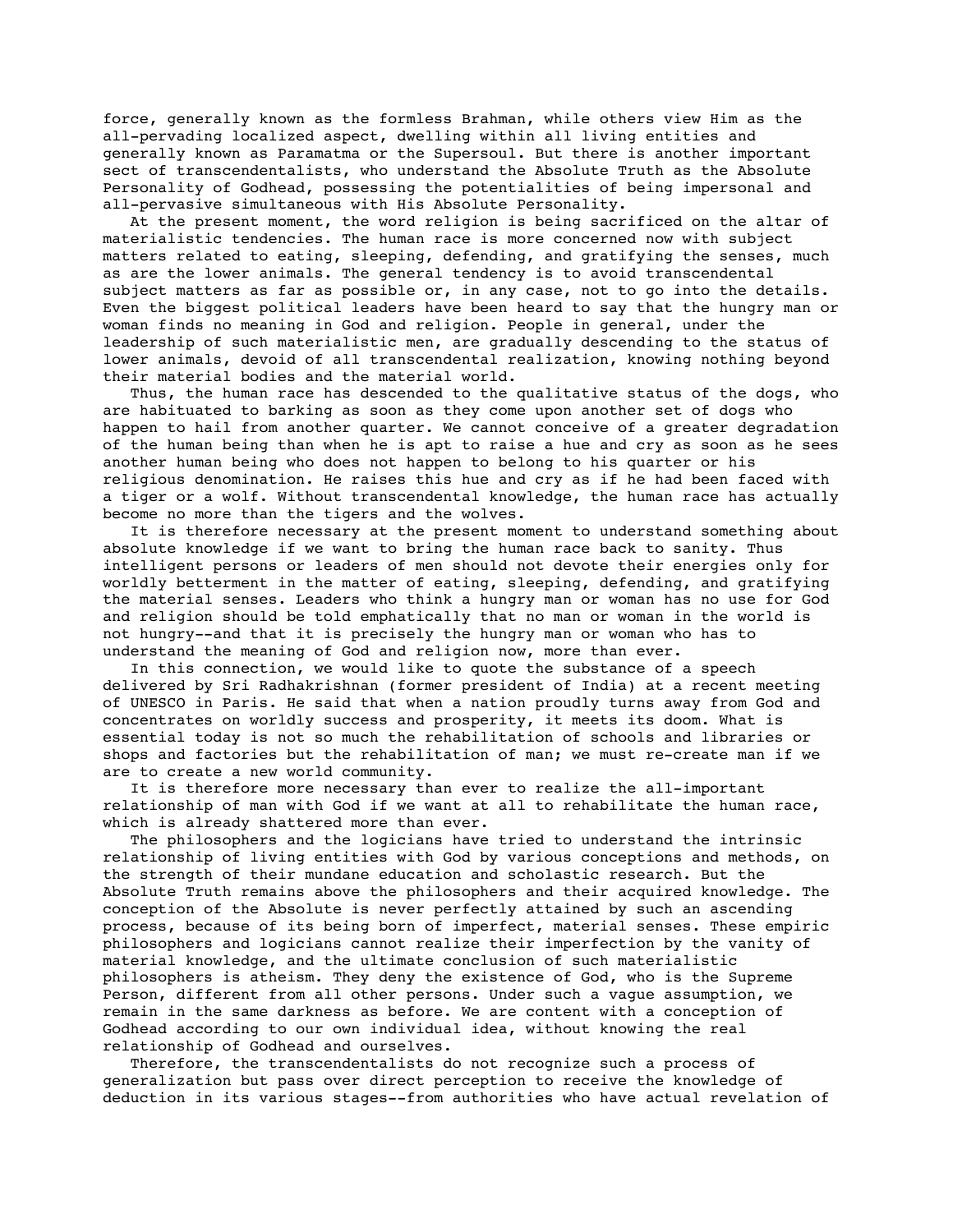transcendental knowledge. This revelation is made possible from the deeper aspect within the human personality. The real knowledge of the Supreme Personality of Godhead and His relationship with us can be revealed only by this transcendental method. Since the Supreme Personality of Godhead is absolute, He reserves the right of not being exposed to the mundaners. He can be known by one absolute process, and the relative process of sense perception cannot reach Him ever. If Godhead were subject to being revealed by our relative sense perception, then our sense perception, and not Godhead, would be absolute. The process is therefore fallacious in all its manifold stages.

 We cannot approach the Absolute by our poor fund of knowledge, but the Absolute becomes revealed out of His own mercy by His own appearance. In the darkness of night, the sun cannot be obliged to appear, even by the power of our highest technology. But in the morning the sun reveals itself of its own accord without the help of any materialistic enterprise of ours. When the sun appears, the darkness of the night automatically disappears. It is therefore a truth that the Supreme Personality of Godhead Himself or His confidential servants manifest themselves by their own potency and without any help from this material world. They descend out of their causeless mercy, just to benefit the fallen souls who are apt to be illusioned by the material energy of Godhead, called the modes of nature.

 However, if we keep our doors and windows shut when the sun rises in the morning, surely the rays of the sun will not enter into our somber room. In the same way, when the Supreme Personality of Godhead or His confidential servants manifest themselves and preach the message of Godhead, we must not shut the doors and windows of our body and mind; otherwise, the light emanating from the Lord and His servants shall not enter into us. The lights that emanate from such transcendental sources generally enter into us by our aural reception. So only if we are ready to offer a submissive aural reception to the message of Godhead can we know Godhead as He is and our relationship with Him as it is. This message of Godhead is presented herewith in that transcendental spirit, for the benefit of people in general and real seekers of truth in particular. We do not know how far we shall be successful in our tiny attempt, but we must always apologize for all our defects in this respect.

The Author

# Chapter One Transcendental Knowledge

 We offer our most sincere and humble obeisances to our spiritual master, who is all merciful and the savior of the fallen. He dissipates the darkness of nescience by opening our eyes with the probe of knowledge transcendental. He reveals this transcendental knowledge for the benefit of all people.

 We are very proud of our two small eyes, and puffed up with vanity, we are always enthusiastic to see everything with our own eyes. But we do not know that whatever we are seeing at the present moment is covered with the darkness of nescience, and, as such, whatever we are seeing is either misperceived or only partially perceived. It is not a fact that we can see everything as it is simply by applying our ocular power to it. Every morning when the sun rises, we see this vast mass of matter as if it were just a small disc. Of course, the sun is much larger than the earth on which we live, and thus every morning of every day our self-reliant ocular vanity is put to the test and reduced to absurdity. Our eyes can gather knowledge only under certain favorable conditions. We cannot see things that are too far away from us; we cannot penetrate the darkness, nor can we see things that are very close to the eye, such as our own eyelids. Thus we can be proud of our eyes only under certain favorable conditions created by an external agency, namely the material nature. Otherwise, even though we have our wonderful eyes, we cannot see things in their true perspective. What is true for the eyes is also true for the other senses we use for gathering knowledge.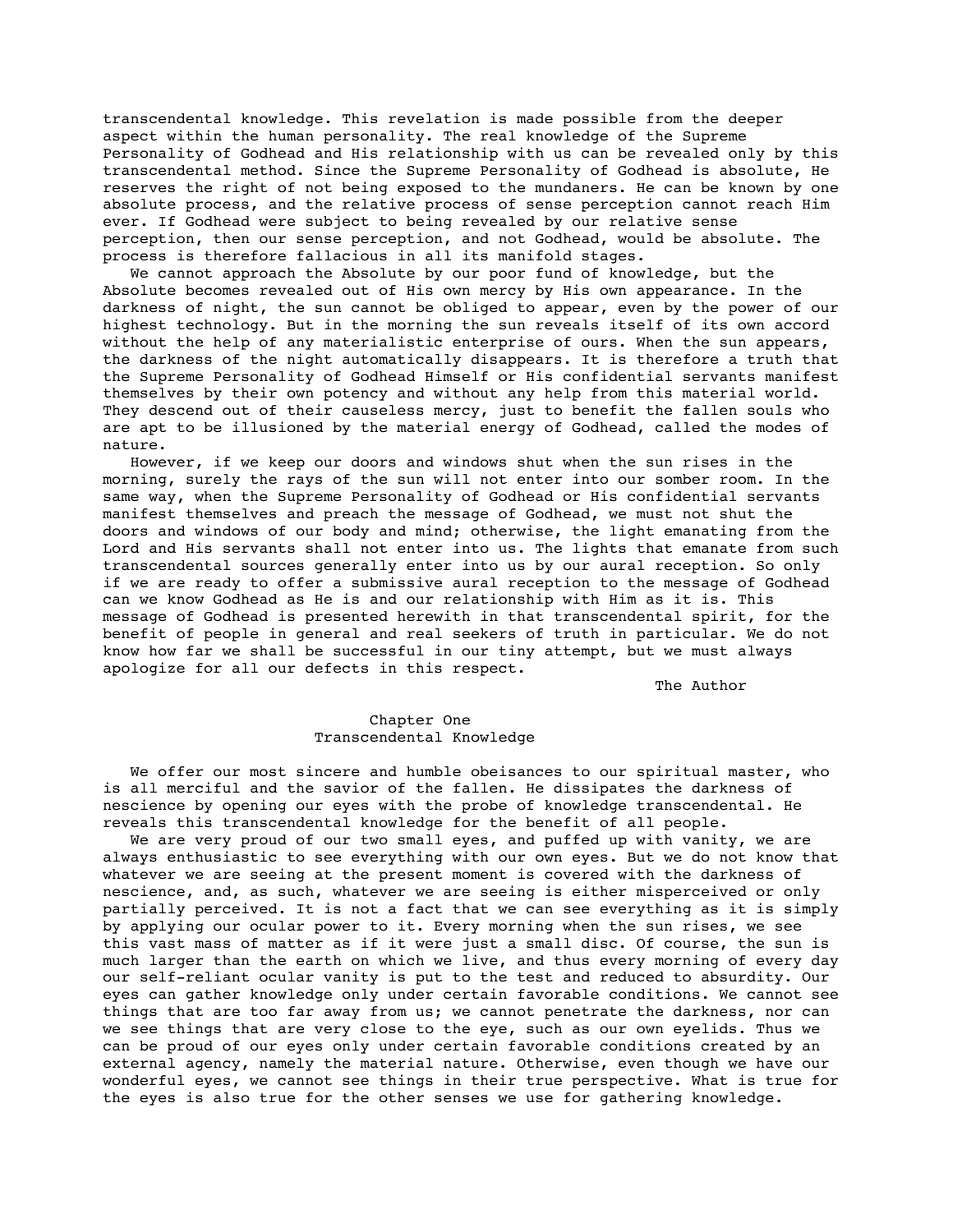Under these circumstances, whatever we are experiencing at the present moment is totally conditional and is therefore subject to mistakes and incompleteness. These mistaken impressions can never be rectified by the "mistaker" himself or by another, similar person apt to commit similar mistakes.

 In the darkness, if we want to perceive a certain object, we cannot use just our eyes; we have to rely on some other means to aid our perception. So, in the darkness, the object cannot be known to us in its entirety. In such a situation, even if we get some knowledge by touch or otherwise, it is all either mistaken or incomplete. It is just like the group of blind men who had encountered an elephant and tried to describe the strange new creature to one another. One man felt the trunk and said, "This is a huge snake." Another man felt a leg and said, "No, this is a great pillar." And so forth.

There is but one way to perceive things in the depth of darkness. Only if somebody brings a light into the darkness is it truly possible to see things as they are. Similarly, the light of knowledge is kindled by our preceptors, and we can see things as they are only by our preceptors' mercy. From our very birth we have become accustomed to gathering knowledge by the mercy of our preceptors, whether father, mother, or teacher. We can march along the path of progressive knowledge only by the help of such preceptors, from whom we gather experience by submissive hearing.

 We go forward on the path of knowledge by the mercy of our preceptors--from learning the alphabet up to completing our university career. And if we want to go still further and acquire knowledge transcendental, we must first of all seek qualified transcendental preceptors who can lead us on the path. The knowledge that we gather by our education in the schools and colleges may help us temporarily in the study of some particular subject in the present span of life, but this acquisition of knowledge cannot satisfy our eternal need for which we hanker life after life, day after day, hour after hour.

 To achieve success in any subject, it is necessary to establish a relationship with a master of that subject and to work favorably in that particular line. To acquire a degree at an academic university, we first have to establish a relationship with that institution. We have to abide by the direction of our instructors there and work favorably according to their direction. This is essential in order to achieve the ultimate desired success. In the same manner, if we are really anxious to know the principles of eternal life or life after death, and if we really want to see things in their true perspective, it is necessary for us to establish a relationship with a preceptor who can really open our eyes and lift us from the clutches of nescience. This process of approaching the spiritual master is an eternal verity. No one can do without abiding by this eternal rule.

 The process of initiation begins from the date when we establish our transcendental relationship with the spiritual master. In the Upanisads and allied scriptures, it is ordained that one must approach with awe and reverence the feet of a spiritual master who is well versed in all the scriptures and who has attained perfection in transcendental knowledge. To attain perfection in transcendental knowledge is to accept the disciplic succession, the spiritual line, by culture, practice, and education in that line. The professional heads of various spiritual societies or communities often may not have attained to this standard of spiritual perfection and so may not possess the qualifications required for being a spiritual master. It is therefore no use to approach such professional spiritual masters as a matter of formality or custom. Attainment of spiritual perfection can never be possible without undergoing spiritual discipline.

 Sri Krsna, the Supreme Personality of Godhead and the ideal spiritual master, spoke the philosophy of Bhagavad-gita to Marshal Arjuna, His disciple. Here is a perfect example of the relationship between the spiritual master and the disciple. Arjuna was a most intimate friend of Sri Krsna, and thus Sri Krsna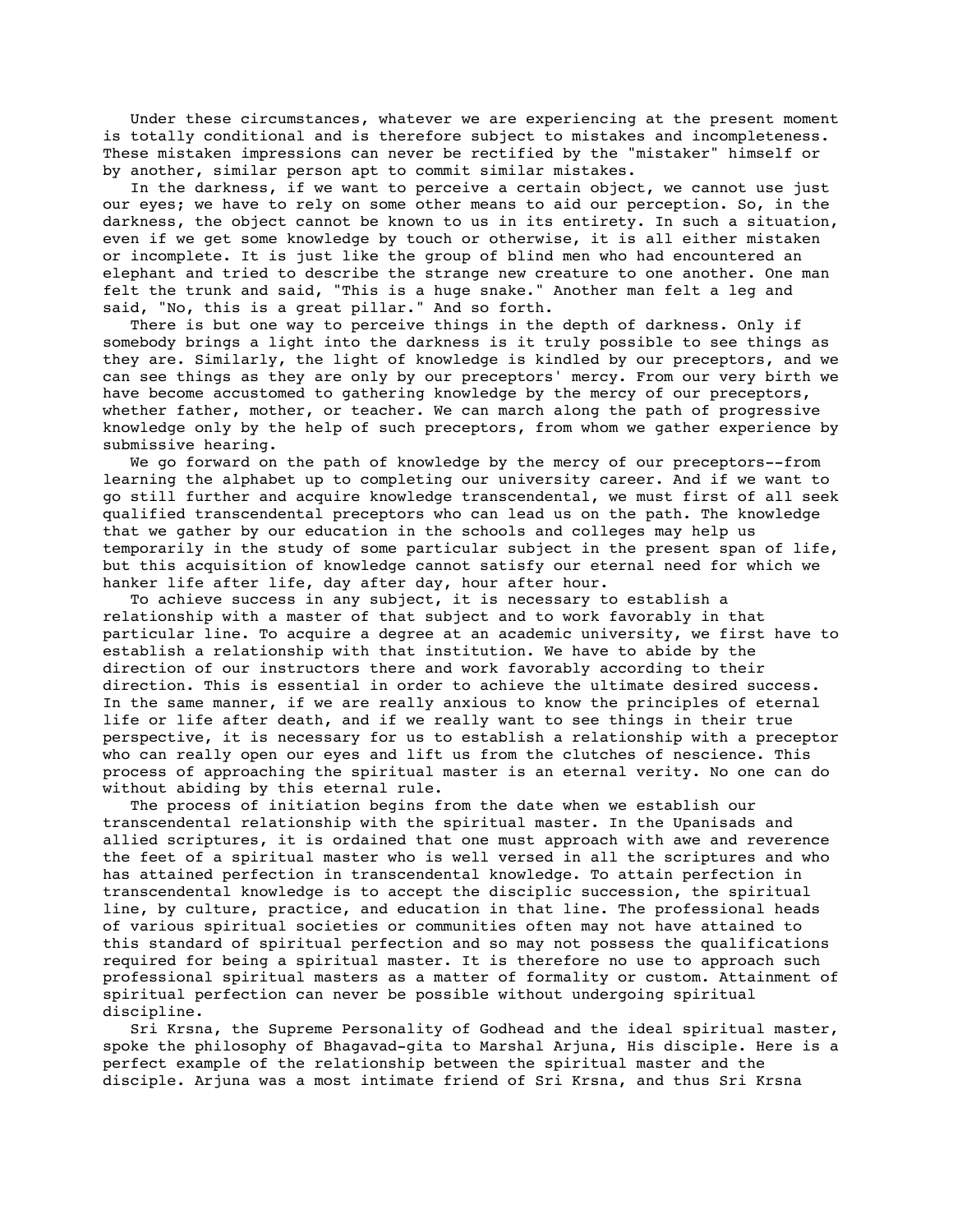explained to him the essence of all scriptures, in the philosophy of Bhagavadgita.

 Because we are always very busy in the discharge of our worldly duties, generally we do not wish to understand any philosophy except our mundane philosophy of the stomach and allied subjects. We have extended many branches and sub-branches of this philosophy of the belly in various directions, and thus we have hardly any time to understand the philosophy of gaining eternal life- for which we are perpetually struggling life after life.

 Marshal Arjuna pretended to display philosophical ignorance and weakness, like an ordinary man, when with his chariot between the two opposing armies on the battlefield of Kuruksetra, he refused to fight. In this way, age after age, the Personality of Godhead and His beloved confidential-servitor devotees bestow their unbounded mercy by dissipating the darkness of nescience of the people of the world. We could hardly have attained to transcendental knowledge if they had not bestowed such mercy upon us.

 Sometimes the Personality of Godhead descends Himself; otherwise, He deputes His confidential servants to do this act of kindness. All the messiahs--saints who have come before or who will come in the future to preach the transcendental message of the kingdom of Godhead--are to be understood as the most confidential servants of the Personality of Godhead. Lord Jesus Christ appeared as the son of Godhead, Muhammad introduced himself as the servant of Godhead, and Lord Caitanya presented Himself as the devotee of Godhead. But whatever may be their identity, all such messiahs were of the same opinion about one thing. They preached unanimously that there is no peace and prosperity in this mortal world. All of them agreed that we have to go to a separate world, where peace and prosperity have their real being. We have to search out our eternal peace and prosperity in the kingdom of God, which is a place other than this mortal world. Even such messiahs and reformers as Lord Buddha--who did not accept the existence of Godhead and preached morality and ethics in the spirit of atheism- and Sankaracarya--who did not accept the Personality of Godhead and preached morality and ethics in the spirit of pantheism--never preached that there is any possibility of attaining eternal peace and prosperity in this material world.

 But at the present moment, the leaders of thought and the people in general have decided mistakenly that there is no other world except the one in which we live--that all peace and prosperity are available here, and that there is no existence of any other world wherein we can find a better position than here. According to such leaders, the material body is the actual self, understanding everything that pertains to the body constitutes self-realization, and we have no more duty than satisfying the senses of the body and maintaining it by all means. According to these leaders, God and philosophical approaches to Him are merely leisure pursuits or parlor games to exercise the brain. By such discussions, however, the world does not gain anything of substance.

 So Marshal Arjuna pretended to display weakness, placing himself in the category of ordinary people who are illusioned in the material world. And by this action of his, Marshal Arjuna helped in the manifestation of Bhagavad-gita from the transcendental lips of the Personality of Godhead. Whenever the Personality of Godhead descends to this mortal world, He is accompanied by His confidential servants. Marshal Arjuna is the eternal, confidential servant of the Personality of Godhead, Sri Krsna, and thus the philosophy of Bhagavad-gita was taught to him directly for the benefit of the people in general.

 Being an unalloyed devotee of the Personality of Godhead, Marshal Arjuna was able to discuss the transcendental philosophy of Bhagavad-gita even on the battlefield of Kuruksetra. We modern men have no time to get into the details of the philosophy of Bhagavad-gita, even in the midst of our much more ordinary daily duties. But just to teach us, Marshal Arjuna tried to understand the philosophy of Bhagavad-gita at a time when a moment was virtually impossible to spare. All this he did for the sake of people like us, and he fought the battle with full vigor once he had understood the philosophy of Bhagavad-gita.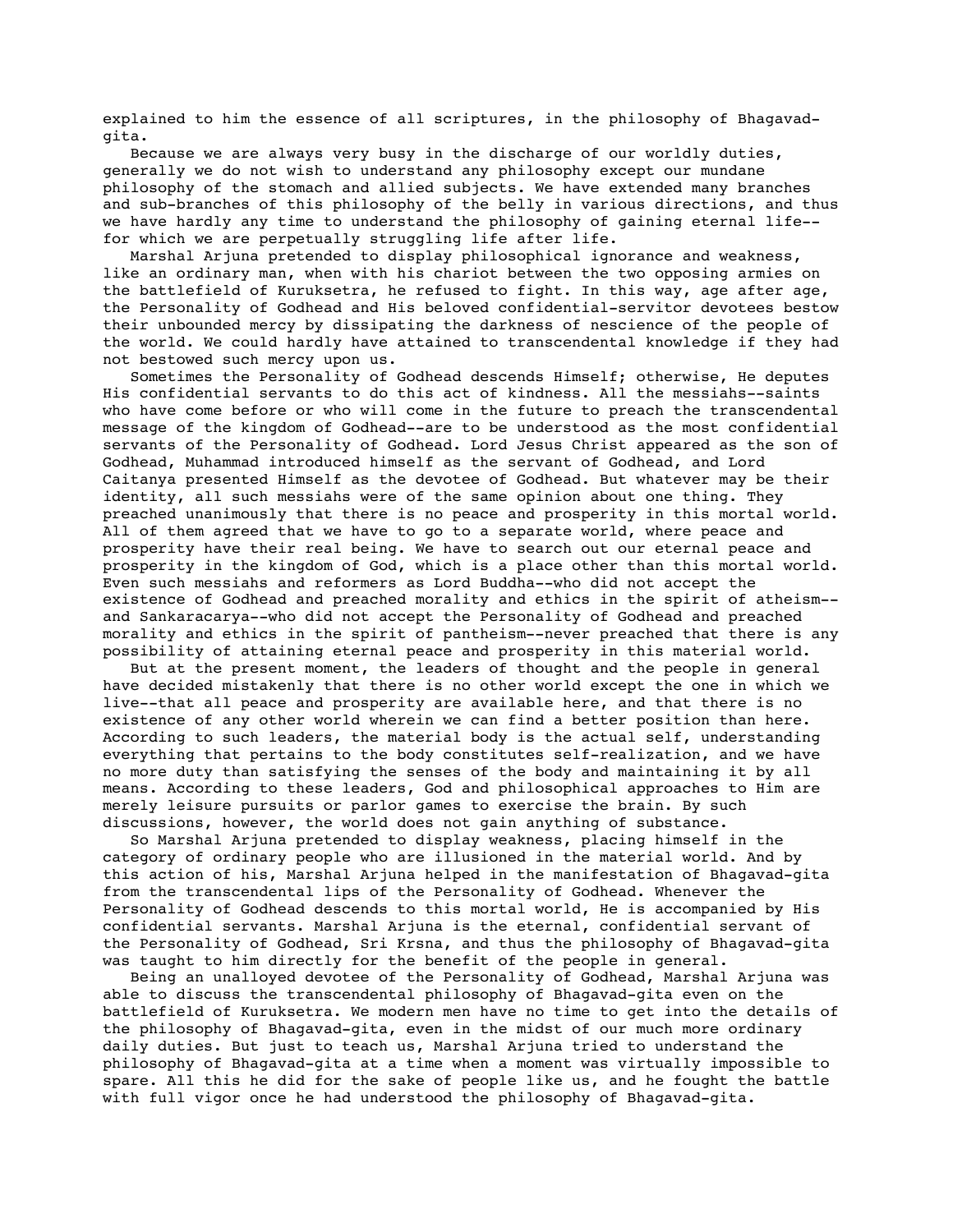Affinity for family relations, which Marshal Arjuna displayed overwhelmingly in the manner of the typical modern man, is the sign of our lack of transcendental knowledge. But attaining transcendental knowledge does not necessarily mean renouncing the duties of our ordinary life. After Arjuna had understood the spirit of the philosophy of Bhagavad-gita, the Personality of Godhead, Sri Krsna, never advised him to give up his seemingly ordinary duties. On the contrary, Arjuna fought the battle with even greater energy and vigor after he had obtained the transcendental knowledge imparted by Sri Krsna. The real spirit we attain through transcendental knowledge is self-negation and the determination to render transcendental service unto the Personality of Godhead. The purport of Bhagavad-gita is this and nothing else.

 When Marshal Arjuna was unable to solve the problem posed to him by the impending battle of Kuruksetra, he surrendered himself as a disciple to Sri Krsna in all submissiveness to hear his problem's solution. At the outset, the Personality of Godhead talked with Arjuna just as a friend talks with a friend. But such friendly discussions generally end in friendly--and fruitless--debate. Thus, Marshal Arjuna surrendered himself as the disciple of Sri Krsna, for a disciple cannot disobey the orders of his spiritual master. That is the relationship between a disciple and his master.

 Sri Krsna, the Personality of Godhead, imparted to Marshal Arjuna the vitally important teachings of Bhagavad-gita only when He saw that Arjuna had surrendered to Him without any vanity regarding his own erudition, and without any other reservation. It is very common for us, like Arjuna, to try to dissipate our disillusionments by our own devices, culled from our own mundane experience. This attempt to remove our daily bodily and mental difficulties is always misdirected. Unless one tries to solve his problems from the perspective of eternal verities, there cannot be any peace whatsoever, either in this life or in the life after death. That is the supreme teaching of Bhagavad-gita.

 This spiritual subject matter, which is transcendental to the hankerings of the material body and mind, is our supreme need. Unless we reach this transcendental plane of activities, we cannot achieve real peace. This spiritual, transcendental plane is the plane of eternal life, without which the material body and mind would have no existence. However, at present we do not possess any information of this eternal life, although we have much pride, even vanity, about our material knowledge.

 We are more or less absorbed in the external material designations, the external dresses that now cover the eternally living soul. And because we have absorbed ourselves in these external designations of the spirit soul, we encounter so much disunity and turmoil. When we are free from such designations- -when our real nature will be uncovered--then and only then will we attain our dream of real happiness and peace. Our present attempts to remove the difficulties of the material world--through the pretensions of erudite scientists, great statesmen, and mahatmas--do not reach the spiritual, transcendental plane, but simply garb the body and mind with various colorful dresses. And thus these attempts will be always frustrated. That is the intrinsic instruction of Bhagavad-gita.

 Sri Krsna, the Personality of Godhead, rebuked Marshal Arjuna, so to say, when Arjuna surrendered unto Him as a disciple, being unable to solve the problems that always confront us in our material existence. Lord Krsna said, "Arjuna, I see that you are talking like a learned man, but you may know that you have very little knowledge--because I see that you are lamenting over something for which no one would lament if he were truly learned."

 A learned man never laments over a subject which appears and disappears as a matter of course. The material body, which we get from the womb of our mother, becomes transformed after some time into ashes, earth, or stool, as the case may be. And the subtle mental body, which is also material and composed of false ego and intelligence, likewise vanishes when the soul is liberated. Therefore, those who are truly learned do not give much importance to this material body and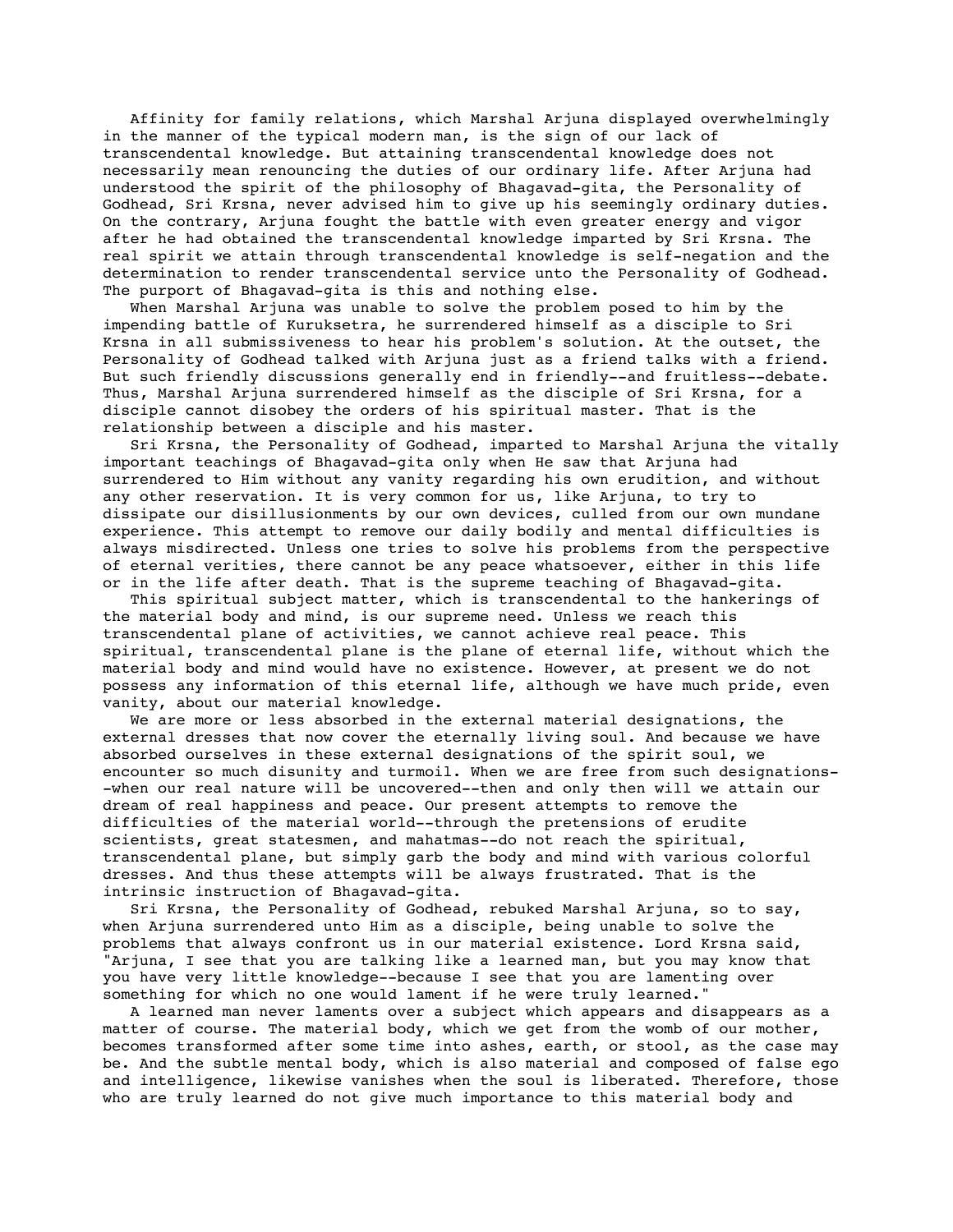mind, or to the happiness and distress that pertain only to the material body and mind.

 On the other hand, such learned men do give much stress to the happiness and distress of the soul proper, which is spirit and transcends the existence of the body and the mind. When we enter into such culture of knowledge, it is called transcendental knowledge. Marshal Arjuna portrayed himself as a materialistic fool, without any transcendental knowledge, just to teach us, who are centpercent materialistic fools. For His part, the Personality of Godhead imparted the transcendental knowledge of Bhagavad-gita, because He found Marshal Arjuna the most deserving person to hear it.

 Just like Marshal Arjuna, the prime minister for Nawab Hussain Shah of Bengal--namely Sakara Mallika, who was later known as Sanatana Gosvami, one of the chief disciples of Lord Caitanya--represented himself as a materialistic fool before Lord Caitanya, when he met the Lord at Benares. He presented his case before Lord Caitanya as follows: "Ordinary persons, those who have no knowledge of transcendence, address me as a great leader, a great scholar, a mahatma, a paramahamsa, and so on. But I am doubtful whether I am really so; they may be insulting me indirectly by calling me something that I am not. I know that I have no knowledge about myself as I am, but still, some of the materialistic fools address me as learned. This is undoubtedly a joke and an insult."

 With these words, Srila Sanatana Gosvami presented his case. In fact, he really was learned in transcendental knowledge, but he pretended to be a materialistic fool like us. Srila Sanatana Gosvami refused to let himself be called a great leader or erudite scholar, since he had no transcendental knowledge. Indirectly, he asserted that there is no greater materialistic fool than one who advertises himself and collects the cheap votes of similar fools to gain fame as a great scholar, great leader, great philosopher, great mahatma, or great paramahamsa, all without any knowledge of his real self, the spirit soul, and without doing any benefit to the soul proper--simply wasting time in the matter of the happiness and distress of the temporary material body and mind. Sanatana means "eternal." Thus, Sanatana Gosvami was interested in the eternal happiness of the living entities more than just the temporary happiness of their temporary body and mind. When one thus becomes interested in the permanent happiness of the permanent soul, he becomes a disciple of Sanatana Gosvami, or a real "sanatanist," that is, a transcendentalist.

 Throughout the world at the present moment, almost all the leaders, scholars, and mahatmas are more or less materialists, without any taste for transcendental knowledge. Thus, in the first instance Sri Krsna, the Personality of Godhead, rebuked Marshal Arjuna and refused to accept him as a pandita or scholar, with a view to teach the so-called learned scholars and leaders of the materialistic fools.

 Almost all the leaders of the people have popularized various modes of religiosity that have to do only with the material body and mind. But very few of them know that the body and mind are nothing but the outward coat and shirt of the soul proper. Simply by taking care of the outward coat and shirt, one cannot do any good for the real self, the soul proper. Since factually the soul is the chief interest, the real self, no sane man can look after the interest of the outward paraphernalia while overlooking the chief interest, his very self; the interest of the subordinates, the material bodies, is looked after automatically. But no one can serve the chief simply by serving the subordinates. In other words, it is not possible to satisfy one's inner hunger simply by soaping the outer clothing.

 So when we speak of a living entity, we must see the body and the mind as two outward coverings, two layers of paraphernalia--and the living force or spirit soul as the chief, central figure. The outward coverings are temporary arrangements, and therefore everything dependent on the outward covering is also a temporary arrangement. Happiness or distress perceived in relation with the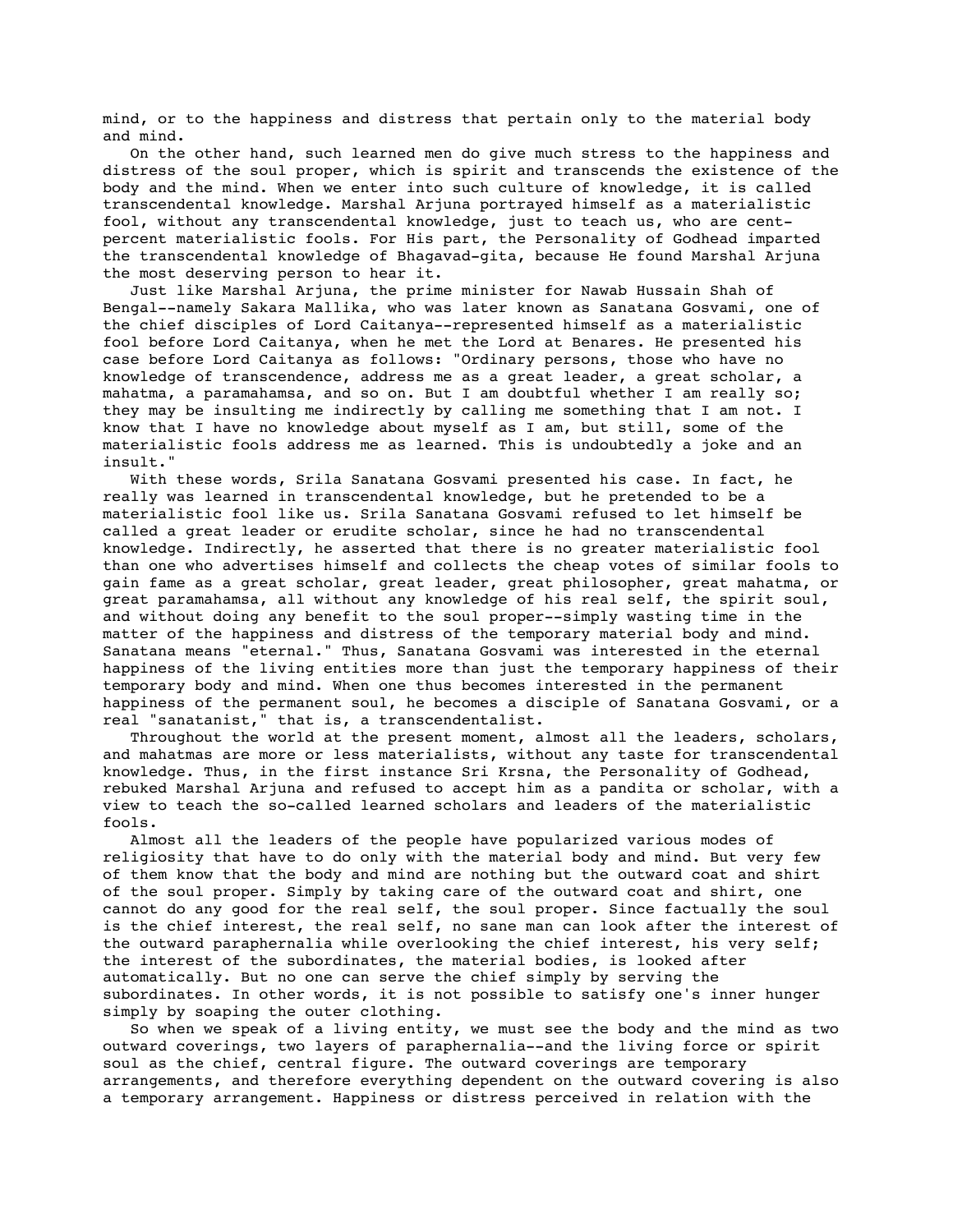temporary arrangement of the body and mind is also temporary. Thus, in Bhagavadgita the Personality of Godhead, Sri Krsna, says, "O son of Kunti! All forms of happiness or distress, such as winter cold or summer heat, are due to material sense perception only. They come and go according to the laws of nature, and they are therefore to be tolerated without our being disturbed. One who is not disturbed by all these comings and goings of temporary happiness and distress- he alone becomes a fit person to attain eternal life.'

 But at the present stage of our existence, it is difficult to be unaffected by the temporary happiness and distress pertaining to the body and mind. Nor is it possible at present to assert that we are unidentified with the body and mind. Therefore, in our present state of existence, there is no possibility of our being indifferent in these matters of material happiness and distress. Thus, acquiring transcendental knowledge does not mean that we become indifferent to our present state of affairs, but it means that we should not be overwhelmed by the coming and going of happiness and distress.

 We must know the nature of those temporary states of material happiness and distress. It would be sheer stupidity to ignore them, or to remain indifferent in matters concerning the spirit soul, around which the material body and mind exist. In fact, if one is fortunate enough to understand the happiness and distress of the spirit soul and gets a taste for transcendental knowledge, then he will be indifferent to the happiness and distress of the body and mind and will relish a transcendental peace eternal, even in the midst of worldly happiness and distress. Real peace can be obtained only in that transcendental stage of existence. That is the state of real contentment. If, after a long time, somebody embarks on a homeward journey, the pleasure of being homewardbound diminishes the accompanying distress of the journey. The inconveniences of traveling become subordinate to the pleasure of heading homeward.

 Sense perception is the cause of feeling all sorts of happiness and distress. Form, taste, odor, sound, and touch are different sense perceptions, which render happiness or distress in cooperation with the mind. In winter, bathing in cold water gives us pain, but in summer, the same cold water gives us pleasure. In winter, fire gives us pleasure and warmth, but in summer, the same fire gives us distress. Thus, neither fire nor water has any intrinsic power to give us happiness or distress, but they appear to us as agents of happiness or distress, according to our mode of sense perception in various circumstances. Therefore, everything that exists in the world is neither an object of happiness nor an object of distress; everything is simply subjective--that is, subject to our sense perceptions as they relate to our processes of thinking, feeling, and willing.

 But such temporary sensations of happiness and distress, pertaining to the act of thinking, feeling, and willing under a false ego, are eternally different from the spirit soul and are therefore "unreal reality." Whatever advancement of knowledge, whether in art or science, that has been made by mundane scholars without reference to the eternal spirit soul is but a manifestation of the illusory modes of nature that encompass and limit the material body and mind.

 Real peace and happiness can never come about through such advanced materialistic knowledge, deluded as it must be by the illusory modes of nature with a view to playing up this "unreal reality." Rather, as Sri Krsna, the Personality of Godhead, confirms in the Bhagavad-gita, only those who cultivate transcendental knowledge in relation to the eternal spirit soul and without being disturbed by temporary happiness and distress will be able to escape the cruel hands of birth, death, old age, and disease and will be truly happy by gaining eternal, spiritual life.

"**Message of Godhead**" by His Divine Grace A.C. Bhaktivedanta Swami Prabhupada.

COPYRIGHT NOTICE: This is an evaluation copy of the printed version of this book, and is NOT FOR RESALE. This evaluation copy is intended for personal non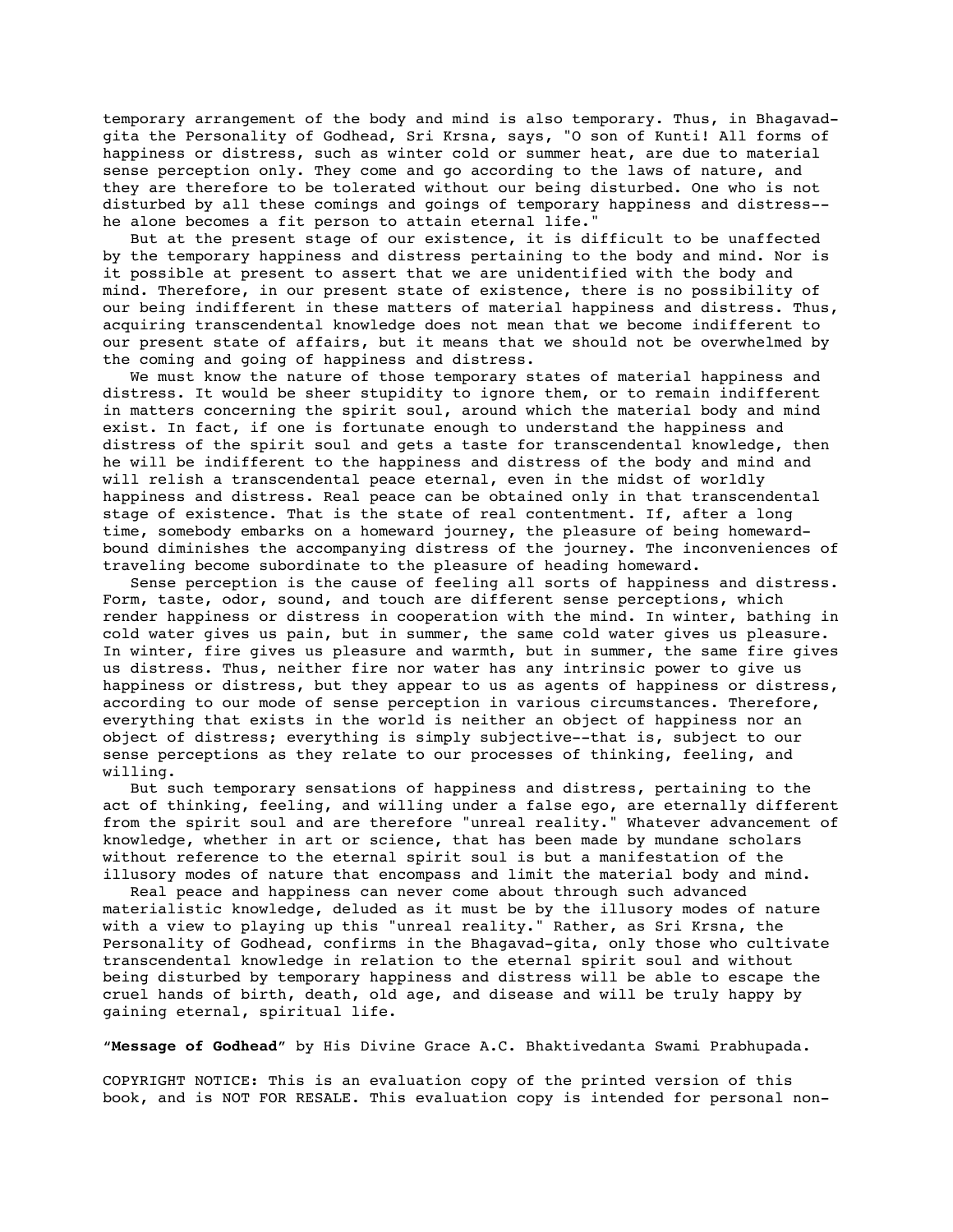commercial use only, under the "fair use" guidelines established by international copyright laws. You may use this electronic file to evaluate the printed version of this book, for your own private use, or for short excerpts used in academic works, research, student papers, presentations, and the like. You can distribute this evaluation copy to others over the Internet, so long as you keep this copyright information intact. You may not reproduce more than ten percent (10%) of this book in any media without the express written permission from the copyright holders. Reference any excerpts in the following way: "Excerpted from "Message of Godhead" by A.C. Bhaktivedanta Swami Prabhupada, courtesy of the Bhaktivedanta Book Trust International, www.Krishna.com."

This book and electronic file is Copyright 1990-2003 Bhaktivedanta Book Trust International, 3764 Watseka Avenue, Los Angeles, CA 90034, USA. All rights reserved. For any questions, comments, correspondence, or to evaluate dozens of other books in this collection, visit the website of the publishers, www.Krishna.com.

 We therefore suggest that all those who have tried their utmost to do good for others but have failed despite all honest endeavors should approach Sri Krsna or His bona fide servitors, following the footsteps of Marshal Arjuna. One should try to do good for others, but only after knowing perfectly how to do good for others. Otherwise, if one embraces others in a false sense of altruism, one can get only a temporary benefit for himself in the shape of some profit, adoration, or distinction.

 A Hitler, a Mussolini, or any other leader of that materialistic persuasion may offer his followers the mental concoction of doing good together in violent or nonviolent programs, and by such acts of so-called benevolence the leader may get recognition from his followers for some time. But the followers for whom this kind of leader has endeavored to do good will never get any lasting benefit out of such temporarily beneficial work. A void will be felt with the progress of all such benevolent activities. In fact, the followers will be put into more and more distressed conditions by following the path chalked out by this kind of so-called leader. If a blind man pretends to help another blind man cross a road, then both the blind leader and the blind follower shall fall into the further darkness of some unseen ditch. Everyone who is devoid of transcendental knowledge is just like a blind man; such a blind man must first eradicate his blindness before he can attempt to lead others to light.

 Everyone who happens to take his birth in India is a potential benefactor of others, because it is on Indian soil alone that the culture of transcendental knowledge has been most elaborately presented, from ancient times to the present. The saints and sages of Bharata-varsa, as India has long been known, never tried to cultivate or satisfy artificially the needs of the body and the mind exclusively; they always cultured the transcendental spirit soul, which is above the material body and mind. And even now, the saints and sages continue to do so, in spite of all difficulties. But it would be sheer stupidity if Indian people attempted to do good to others without first themselves attaining transcendental knowledge.

 Now, if we want to acquire transcendental knowledge, our first duty will be to understand that the spirit soul is eternal truth. The external ingredients, the body and the mind which develop around the spirit soul, are all relative or partial truths. In the second chapter of Bhagavad-gita, the Personality of Godhead explains this fact elaborately:

 "The spirit soul which pervades this body is eternal, and thus one should understand that no one can destroy the eternal, ever-existing spirit soul. Although this material body is subject to annihilation, the proprietor of the body is eternal. Therefore, O scion of Bharata, knowing this eternal truth, you can go on with your fighting engagement.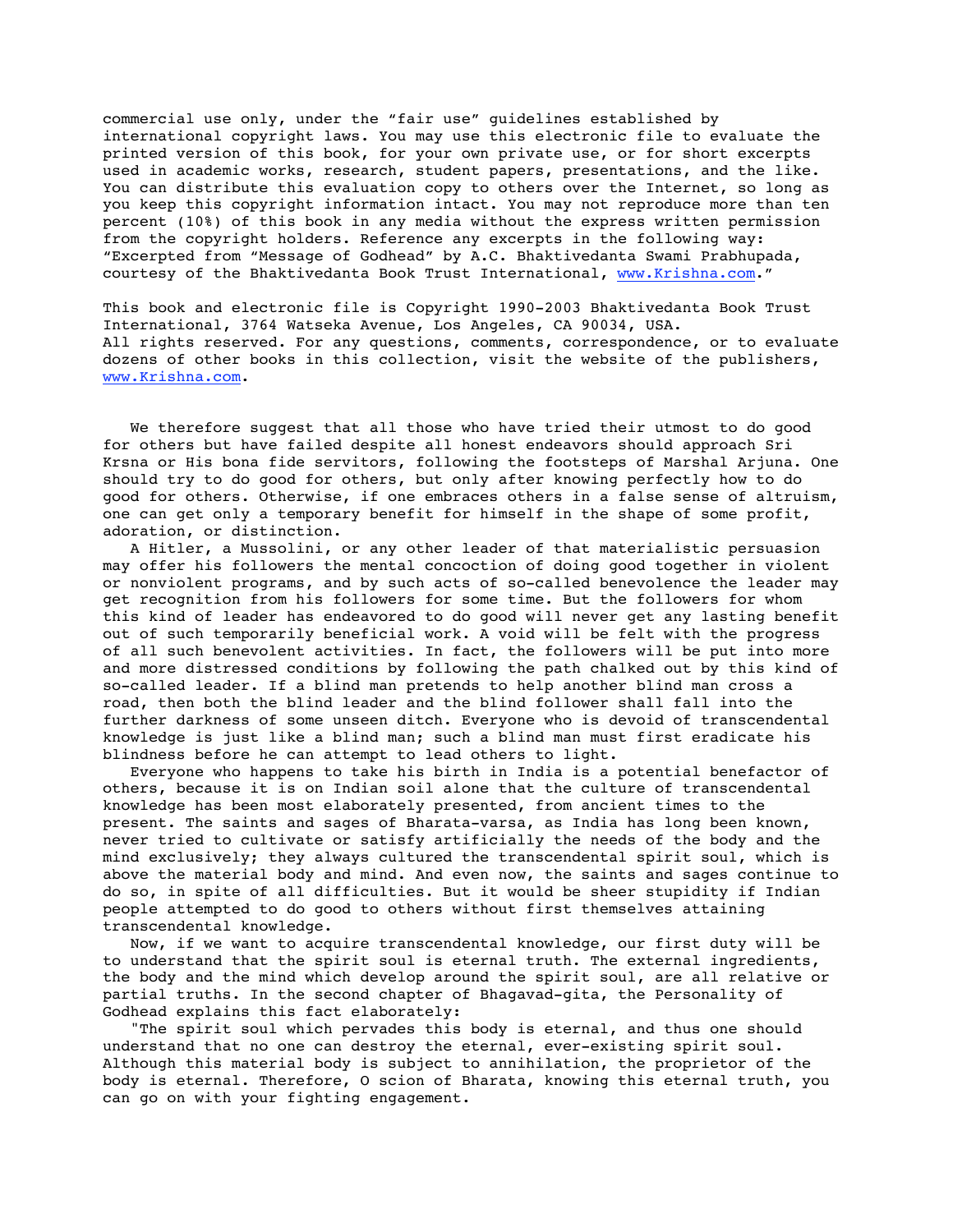"Both the person who thinks the spirit soul can slay and the person who thinks that the spirit soul can be slain are ignorant of the fact that the spirit soul is neither slayer nor slain at any time. The spirit soul is never born, nor can he ever die. He has no past, present, or future, because he is eternal. And although very old, he is always fresh and does not become annihilated even after the annihilation of the body. One who understands the soul as eternal and indestructible--how can he hurt or kill anyone? It is only the outward body and mind that are destroyed.

 "The body and the mind are just like a person's outward clothing. The clothing is changed when it is old, and the living person takes on a new set of clothing after giving up the old one.

 "The spirit soul can never be struck by the sharp sword, nor can he be burnt by fire. He can never be affected by water or air, and thus, the spirit soul is eternally indestructible, nonflammable, nonevaporable, and noncorrodable. He is permanent, all-pervading, and eternal. He cannot be explained by any human language, nor can he be perfectly conceived of by any human mind. He remains always unchangeable, and knowing all these facts, one should not lament over his disappearance."

 In the language of Bhagavad-gita, the spirit soul is called ksetrajna, the knower or tiller of the field, whereas the body and mind, the coverings of the spirit soul, are called ksetra, or the field. In the eleventh chapter of Bhagavad-gita, the Personality of Godhead, Sri Krsna, discusses the subject matter of ksetra, ksetrajna, and also prakrti (nature, or the phenomenal world, which is enjoyed) and purusa (the enjoyer of the phenomenal world). Lord Krsna explains that all actions and reactions that take place in this phenomenal world are the actions and reactions of this combination of ksetra and ksetrajna, or nature and the enjoyer of nature. For instance, rice paddy is produced by the action and reaction of the field and the tiller, or a child is begotten by the combination of prakrti, the enjoyed, and purusa, the enjoyer. In the same way, whatever we see in the phenomenal world is produced by this combination of ksetra and ksetrajna.

 This ksetrajna is the living spirit, whereas the ksetra is the material which is lorded over. Physics, chemistry, astronomy, pharmacology, economics, sexology, and other material sciences deal with the materials of ksetra. But the science that deals with spiritual existence--pertaining to ksetrajna--is called transcendental knowledge. Real culture of knowledge, therefore, pertains not to ksetra but to ksetrajna. We shall get full opportunity to discuss all these subjects more elaborately, but for the present we may be satisfied simply by knowing that the ksetrajna (purusa, or enjoyer) is the central objective of all knowledge, because it is this ksetrajna alone that creates everything in conjunction with the material body and mind and the allied physical elements.

 The ksetrajna is the eternal spirit, whereas the ksetra is matter, which is temporary and ephemeral. This eternal truth is summarized in the Vedas in the aphorism brahma satyam jagan mithya: "Spirit is fact and the world is a false shadow." By "false shadow" one should understand that the world is temporary, existing only for the time being. But one should not make the mistake of thinking the world has no existence at all. I really possess my temporary material body and mind, and I must not make myself a laughing stock by denying the existence of my body and mind. At the same time, I must always remember that the body and mind are temporary arrangements. However, the spirit encaged by this body and mind is eternal truth and indestructible. No one can destroy the eternal spirit--that is what we need to understand at the present moment. The indestructible spirit is thus above the conception of violence and nonviolence.

 Today, the whole world is mad after the culture of knowledge in relation to temporary arrangements for the gross material body and the subtle material mind. But more important than the body and mind is the spirit, which has been set aside without any proper culture of knowledge. As a result, the darkness of nescience has overshadowed the world and has brought about great unrest,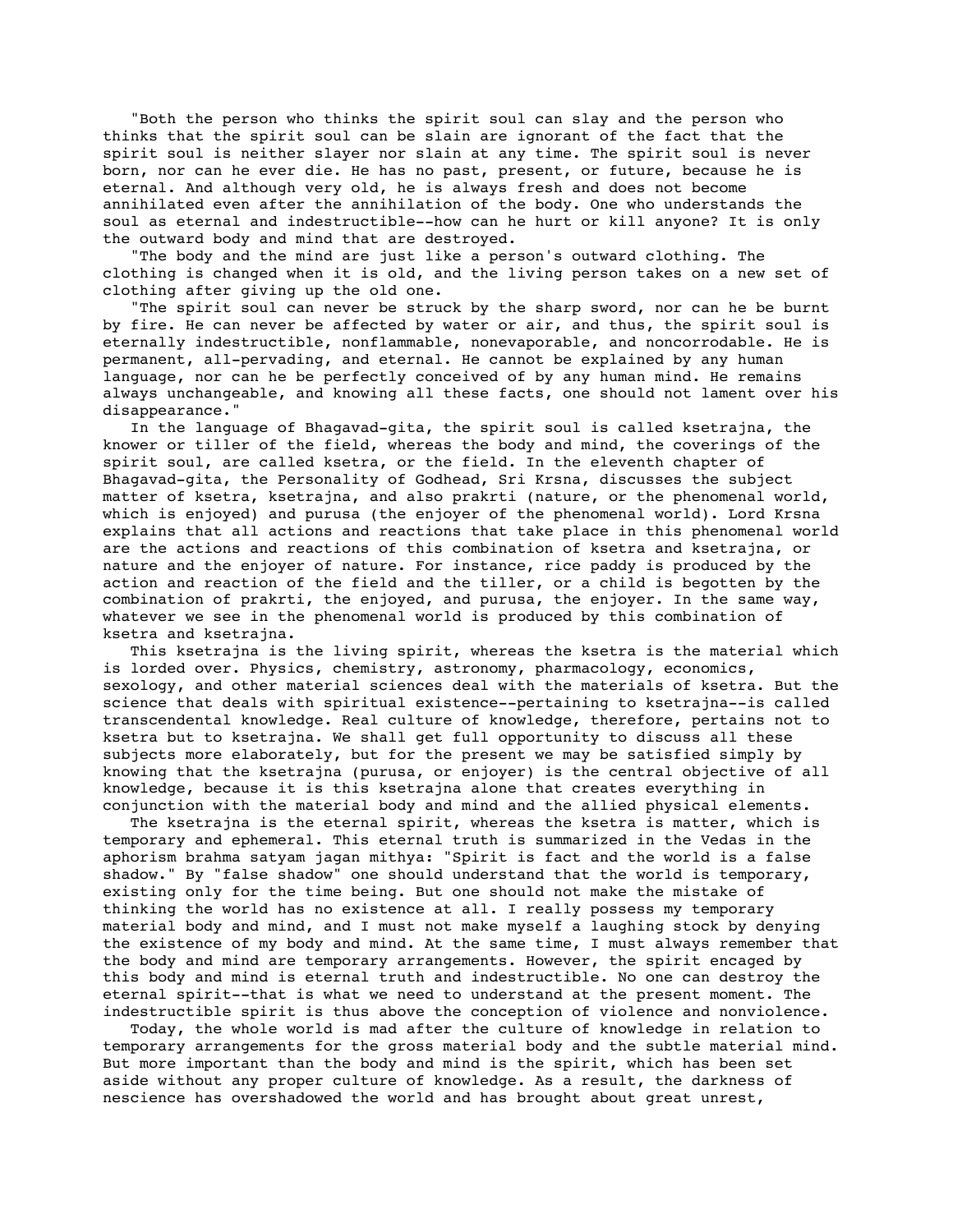disturbance, and distress. How long can one enjoy external happiness? It is like soaping the outer garments without putting any nourishment into the stomach.

 But this eternal truth, the indestructible spirit, does exist as the living entity in each and every body. He is very minute and is finer than the finest atom. Learned experts have attempted to make a measurement of this living spirit. They say that the living spirit, the soul proper, can be measured approximately as one ten-thousandth part of the tip of a hair.

 This living spirit remains within the body just like a tiny dose of a potent medicine: the soul spreads its presence all over the body. And thus, we can understand, the sensitivity we experience to even the slightest touch on any part of the body is due to the spreading of this living spirit throughout the body. But when this minute quantity of living spark is gone from the body, the body lies dead, prostrate, and it cannot feel the slightest pain--even if hacked by an ax.

 That this minute living spark, the spirit, is not a material thing is proved by the fact that no material scientist has ever been able to create the living spark by any combination or quantity of material substances. Experienced material scientists have been obliged to accept the fact that the living spark cannot be duplicated by material science. Whatever can be created by the manipulation of matter is destructible and temporary. In contrast, the living spark is indestructible, precisely because it can never be constructed by any combination or quantity of matter. We can produce material atomic bombs but not the spiritual spark of life.

 There is much advancement of material science all over the world, but regrettably, these advanced scientists have made no attempt to understand the living spark, the spirit, which is always the most important subject. This is our gross ignorance. This is our helplessness.

 Sri Jagadish Chandra Bose, Sir Isaac Newton, Benjamin Franklin--the brilliant brain substance of each of them stopped working utterly, as soon as this little spark of living substance separated from their respective bodies. If it were possible to create this living substance by chemical or physical combination or permutation of matter, then surely some disciple or other of these great scientists would have brought them back to life and would thus have prolonged their scientific contribution to the world. But no material scientist can create the living spark by any material arrangement, and those who say they can do so in the future are the greatest of fools and hypocrites. The living spirit is eternal--he has no end and no beginning and thus can never be created by any method whatsoever. After all, it is within our experience that every created thing is subject to annihilation. The eternality of the spirit soul is proved through its noncreatability by material means.

 And thus one who thinks that he can destroy the living spark also does not know anything about it. The Personality of Godhead, Sri Krsna, therefore emphatically declares that the living entity, being spirit, is never born. The living entity exists eternally and has no past, present, or future tenses. The spirit is never annihilated, nor can anyone annihilate him, even after the annihilation of the material body. He therefore has no birth and no death. Nor does he grow or diminish by repeated material births and deaths. The spiritual entity is ever fresh and new, although he is the oldest of all. He is always different from the material body and mind, which are always subject to death and annihilation.

 The learned scholar, who is aware of this transcendental knowledge, does not try to annihilate anyone or order anyone annihilated, like a fool. One may then ask this question: What was the purpose for which Arjuna fought on the battlefield of Kuruksetra? The answer is plain and simple. The fight that is fought in pursuance of military duty touches the body only. The effects of war or pitched upheavals touch the body only and not the soul, much as the effects of a sumptuous feast touch the hunger of the stomach only and not that of the mind. None of these material effects ever touches the eternal living entity, the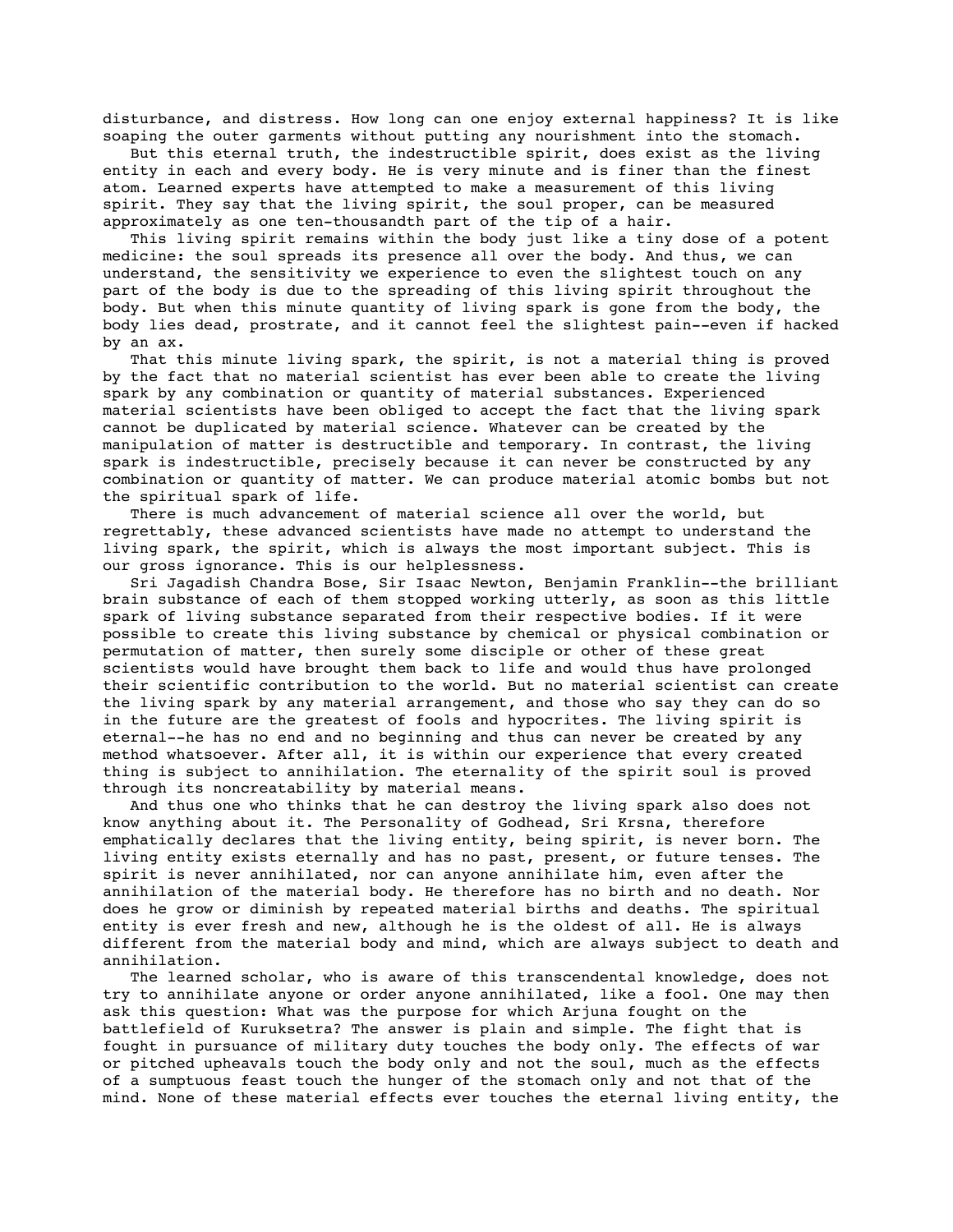spirit soul, because the living spirit is invincible, nonflammable, nonmoistenable, and nondryable. Everything that is material can be cut into pieces, can be burnt up, can be moistened, and can be dried up in the air. Thus, to illustrate that the living entity, or spirit soul, is entirely metaphysical, the above explanation is given as indirect proof by negation of material attributes.

 It is said that the living spirit is eternal, all-pervading, unchangeable, indestructible, and so forth. What is known in India as sanatana-dharma, or "the eternal religion," is meant for this living spirit. That is to say, real spiritualism is transcendental to the various religions that focus on the gross material body or the subtle material mind. This sanatana-dharma, the eternal religion, is never established just for one particular people, place, or time. It is for this reason that sanatana-dharma is also termed all-pervasive. All other religions except the one that is known as sanatana-dharma are meant for the culturing of physical or psychological effects.

 The psychological effects of various peoples, places, and times have led us to designate ourselves as Hindus, Muslims, Christians, Buddhists, Congressites, Luddites, Socialists, Bolsheviks, and so forth. Specifically in the field of religion, we have tried to establish many varieties of ephemeral physical and mental arrangements, varieties of denominations, according to various peoples, places, and times. And precisely for this reason, we can envision ourselves "changing religions." One who is a "Hindu" today may become a "Muhammadan" the next day, or one who is a "Muhammadan" today may become a "Christian" the next day, and so on. But when we attain transcendental knowledge and are established in the actual, eternal religion of the actual living entity--the spirit soul- then and then only can we attain real, undeniable peace, prosperity, and happiness in the world. Until that time, there can be no peace and prosperity for us, because we are not situated on the plane of sanatana-dharma, or the eternal religion of the soul.

 Being minute and thus invisible to our material eyes, the spirit soul is called inexplicable, inconceivable, and so on. The spirit soul is nonetheless understood to be eternal, because he is never subject to the ordeals of birth, death, disease, and old age or to any other physical transformations. Therefore, eternal peace and prosperity will be established only when there is vigorous propagation of this inexplicable, eternal religion of the living spirit soul. For then only shall we be relieved of physical transformations such as birth, death, disease, and old age. We should always remember, however, that this eternal religion of the soul is never bound by any physical limitation of people, place, or time.

## Chapter Two Karma-yoga

 The learned sages inform us that one takes his birth in India, the holy land of Bharata-varsa, after the gradual process of evolution through 8,400,000 species of life, including 900,000 aquatic species, 2,000,000 nonmoving species such as vegetables and hills, 1,100,000 germ and insect species, 1,000,000 bird species, 3,000,000 lower-animal species, and 400,000 human species. The living spirit transmigrates from one species of life to another, and he is moving in that way for millions and millions of years within the hollow of the great universe. For this reason, the living spirit soul is described as all-pervasive. In this connection, we have already quoted a passage from Sri Caitanyacaritamrta, in which it is said that one who has by chance taken his birth in the holy land of Bharatavarsa can render the supreme benefit to others, after he himself has become enlightened by self-realization.

 Factually, also, in no country other than India have the great sages endeavored so much for the realization of the spirit self. It is admitted that in the Western countries the people have done their best to advance in the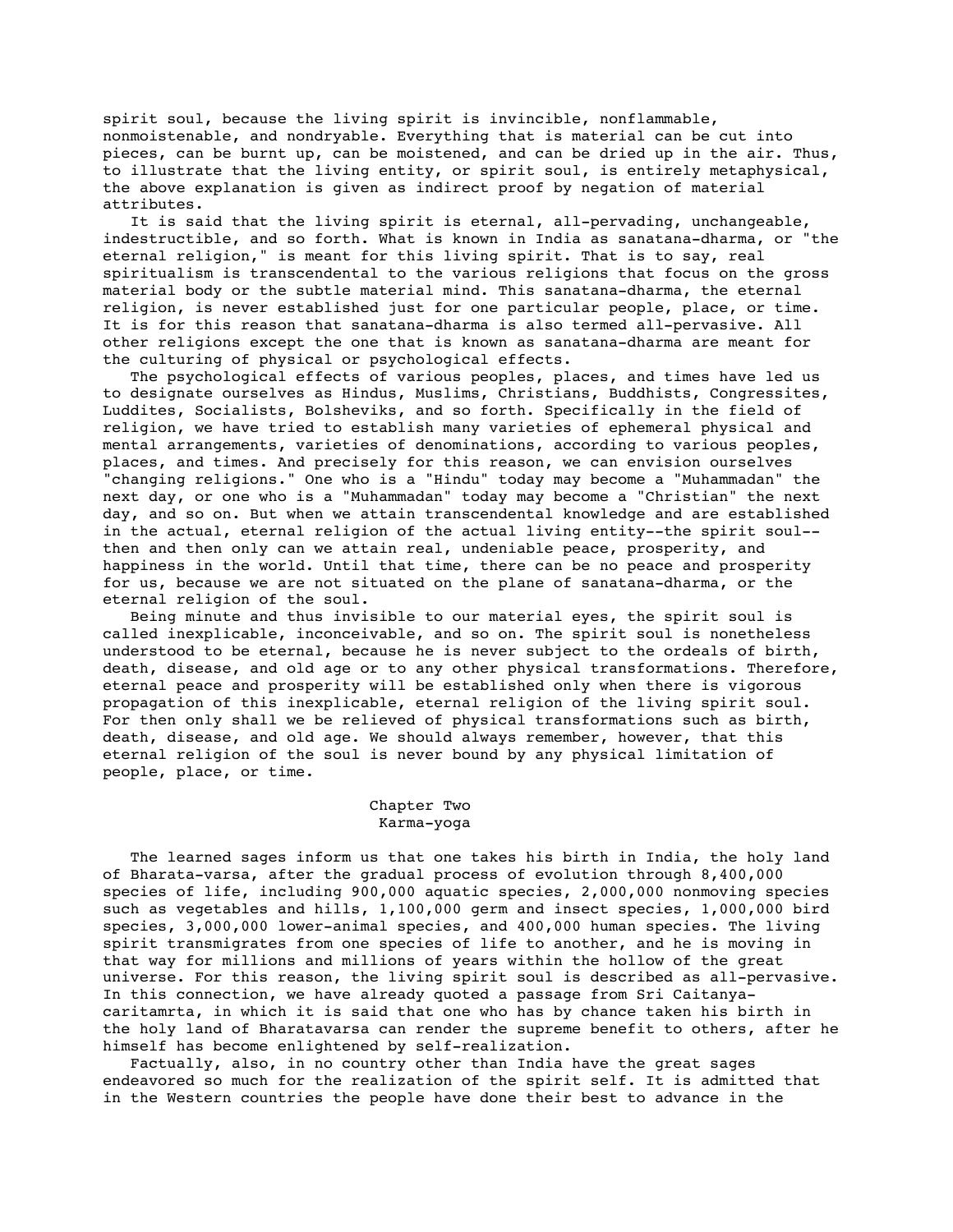culture of material science, centered on the material body and mind. But it is admitted, also, that notwithstanding all such advancement of material knowledge in the West, the people in general there are suffering the pangs of the poisonous effects of materialism because they have cared very little for the culture of spiritual science. Great thinkers in the Western countries must therefore look to the people of India if the message of Godhead, of genuine spiritualism, is to reach their ears.

 Therefore, in Bhagavad-gita, Sri Krsna, the Personality of Godhead, has elaborately discussed karma-yoga, work with transcendental results, to douse the fire of materialism and brighten the future of humankind. There is a great difference between work for material gain and work with transcendental results. In many places throughout Bhagavad-gita, the Personality of Godhead mentions the word buddhi-yoga, or intelligence with transcendental results. And by this word buddhi-yoga we can also understand transcendental, devotional activities. For the Personality of Godhead says that He always favors His devotees by endowing them with the intelligence to perform devotional activities, so that at the end His devotees may attain to Him. In other places, also, it is said that God is attainable only through devotional activities. We can get rid of the results of our work only by the intelligent process of work with transcendental results.

 In the second chapter of Bhagavad-gita, the Personality of Godhead, Sri Krsna, advises as follows: "Thus far I have explained to you about transcendental knowledge. Now I shall explain to you about work with transcendental results. By this work with transcendental results, you can get rid of the bondage of ordinary work. In this process there is no loss or diminution. Even if very little of this work is done, it can save one from the greatest trouble."

 Pure devotional activities are of one variety only. And how these devotional activities can be coordinated with our daily, active life has been explained in Bhagavad-gita. Coordinating such devotional activities with our daily activities is technically known as karma-yoga. The same devotional activities when mixed with the culture of knowledge are technically called jnana-yoga. But when such devotional activities transcend the limits of all such work or mental knowledge, this state of affairs is called pure transcendental devotion, or bhakti-yoga.

 All the various actions that we perform in this world beget various specific results. When we begin to enjoy the fruits of such performances, these further actions also produce, in their turn, further specific results as a matter of course. Thus, we have a big tree of these actions and reactions with their respective fruits. And as the enjoyers of these fruits, we become bound up in the network of such work and its fruit. Birth after birth, the spirit soul becomes bound up in the process of producing such fruits and enjoying the same.

While passing through various of the 8,400,000 species of life, the spirit soul is overwhelmed by the suffering created by those reactions. We have very little chance of escaping this bondage of action and reaction--work and its fruitive results. Even after abdicating all work and accepting the life of a sannyasi, or renunciant, one still has to work, if only for his hungry stomach. And thus Sankaracarya, the great monist philosopher and religious reformer, said that simply for the matter of the stomach, one may not adopt the dress of a renunciant. Therefore, there is no way out--no way to avoid doing work, if only for the belly's sake.

 As a result, the Personality of Godhead, Sri Krsna, advises Marshal Arjuna in the following words: "O Arjuna, you must always do your duty. To do something is far better than to do nothing. You cannot even secure your everyday sustenance without doing any work."

 "Work" means the work that is ordered in the scriptures and sacred law books. It means standard, prescribed duties. Such work is far better than laziness under the pretension of being a renunciant or mystic. To earn a living, one can honorably adopt the profession of a street sweeper, but one must not change his dress to the saffron robes of a renunciate simply to fill up his empty stomach.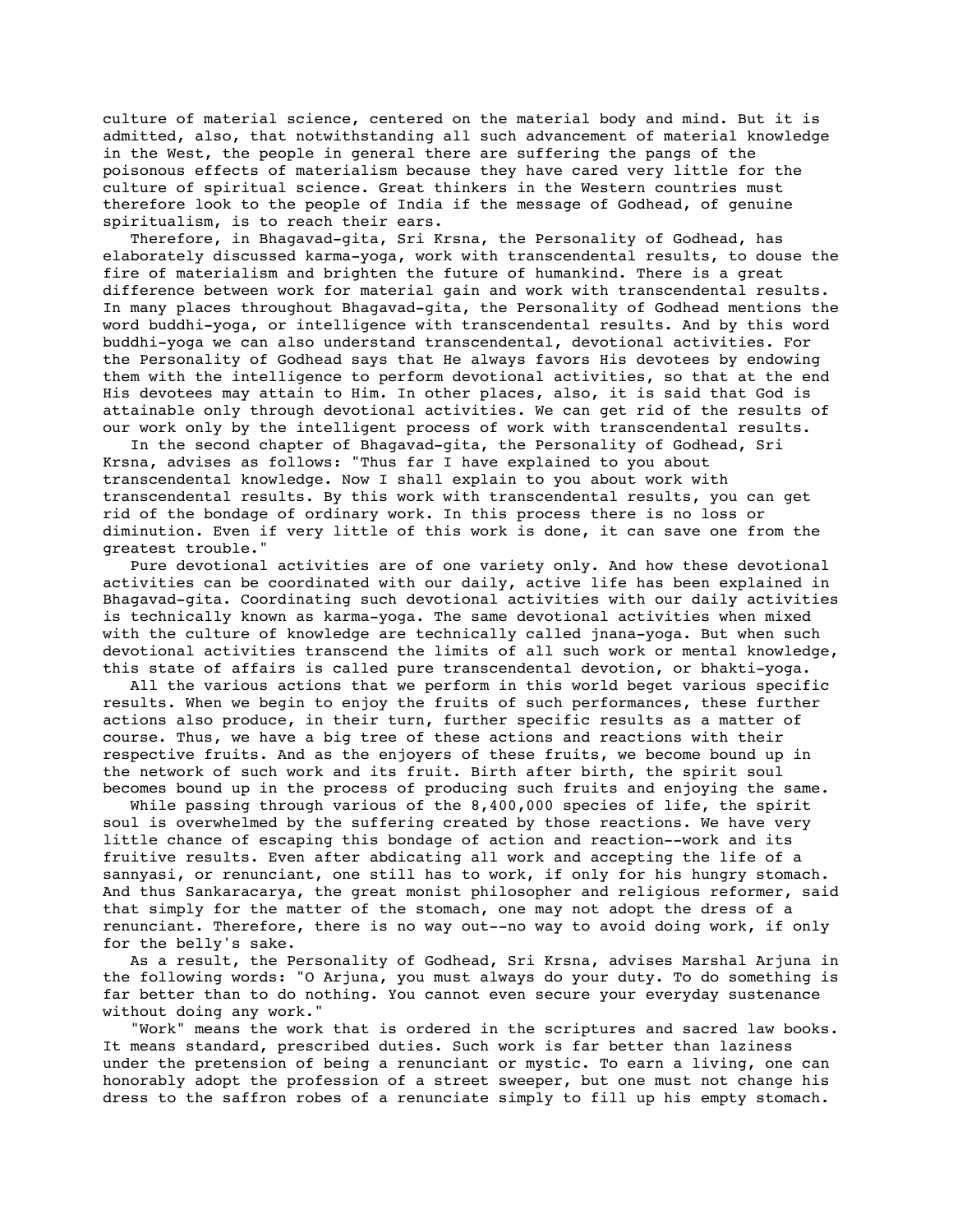In the present age of quarrel and pretension, one should prefer to do the ordinary, prescribed duties rather than adopt the life of a sannyasi, a renunciate. Those who are genuinely renounced understand that they must not give up performing their prescribed daily duties in the social order, because otherwise there will be disaster, plain and simple. When we cannot secure our everyday sustenance without doing any work, how is it possible to give up our prescribed duties? And yet one must not forget the difficult position of one's being in the network of action and reaction by which the spirit soul becomes bound up in material existence.

 So, to solve this dilemma, the Personality of Godhead, Sri Krsna, advises us as follows: "The best policy for doing work is to perform all prescribed duties for the satisfaction of Yajna, the Supreme Being--Visnu, the Absolute Truth. Otherwise, all actions will produce reactions that will cause bondage. If work is done for the sake of Yajna, then one can become free from all bondages."

 This method of work, or prescribed duties, that does not cause any bondage is called work with transcendental results, or karma-yoga. By such work with transcendental results, or karma-yoga, not only does one become immune from the bondage of work, but also one develops his transcendental devotion toward the Absolute Personality of Godhead. One must not enjoy the fruits of his work himself, but must dedicate the same for the transcendental loving service of the Personality of Godhead. This is the first step on the ladder of devotional activities. Lord Caitanya taught this process of devotional service, or work with transcendental results, to Srila Rupa Gosvami at Dasasvamedha-ghata in Prayaga. Lord Caitanya said that only one who is fortunate can get the seed of transcendental loving service, by the mercy of Sri Krsna, the Personality of Godhead, and that of the spiritual master. Karma-yoga, or work with transcendental results, is the seed of pure devotional activities. This science is taught by Sri Krsna Himself or by His bona fide, confidential servants. Unless one takes his lessons from such sources, one must inevitably misunderstand the import of karma-yoga, as do the ordinary mundaners who often advertise themselves as karma-yoga experts.

 We have to earn some wealth just in order to push on with our material existence. In exchange for that wealth, we have to secure the necessities of life, and primarily, we have to cook something for our hungry stomach. For if we do not eat, we cannot keep a healthy body, and if we do not keep a healthy body, we cannot earn our livelihood. It is very difficult to ascertain which exigency is the cause of the other, but we can describe this process of reciprocity as the wheel of work. And to travel all over the universe is to circumambulate the wheel of work. There is no estimation of our circumambulation and the concomitant distress resulting from such travel life after life for illusory, material happiness, which is compared to the will o' the wisp. In the capacity of a false enjoyer, without any obedience to the supremely powerful Lord, the living soul searches for permanent happiness life after life, but he does not know where the real happiness is. Therefore, Prahlada Maharaja says that no one knows that his ultimate goal of self-realization is to reach Visnu, the allpowerful Godhead.

 Without knowing the goal of our self-realization, we are aimlessly voyaging on the ocean of material existence, life after life. And tossed as we are by the waves of action and reaction, we cannot ascertain the volume of our distresses in undertaking such an ominous journey. Here we must know that the goal of our voyage is to reach the Absolute Truth, Visnu, the all-pervading Godhead. Sri Krsna confirms this goal of life by saying that everything must be performed for the satisfaction of Visnu, or Yajna. In the Rg Veda the same truth is described: Visnu is the Supreme Deity, and thus all the subordinate gods, the suris, look to Visnu and His lotus feet. The author of the Vedas is the Personality of Godhead Himself. Consequently, His Bhagavad-gita is the finest summary of all the teachings in the Vedas (the books of knowledge), and there is no doubt about it. The instruction is, therefore, that we must do everything for the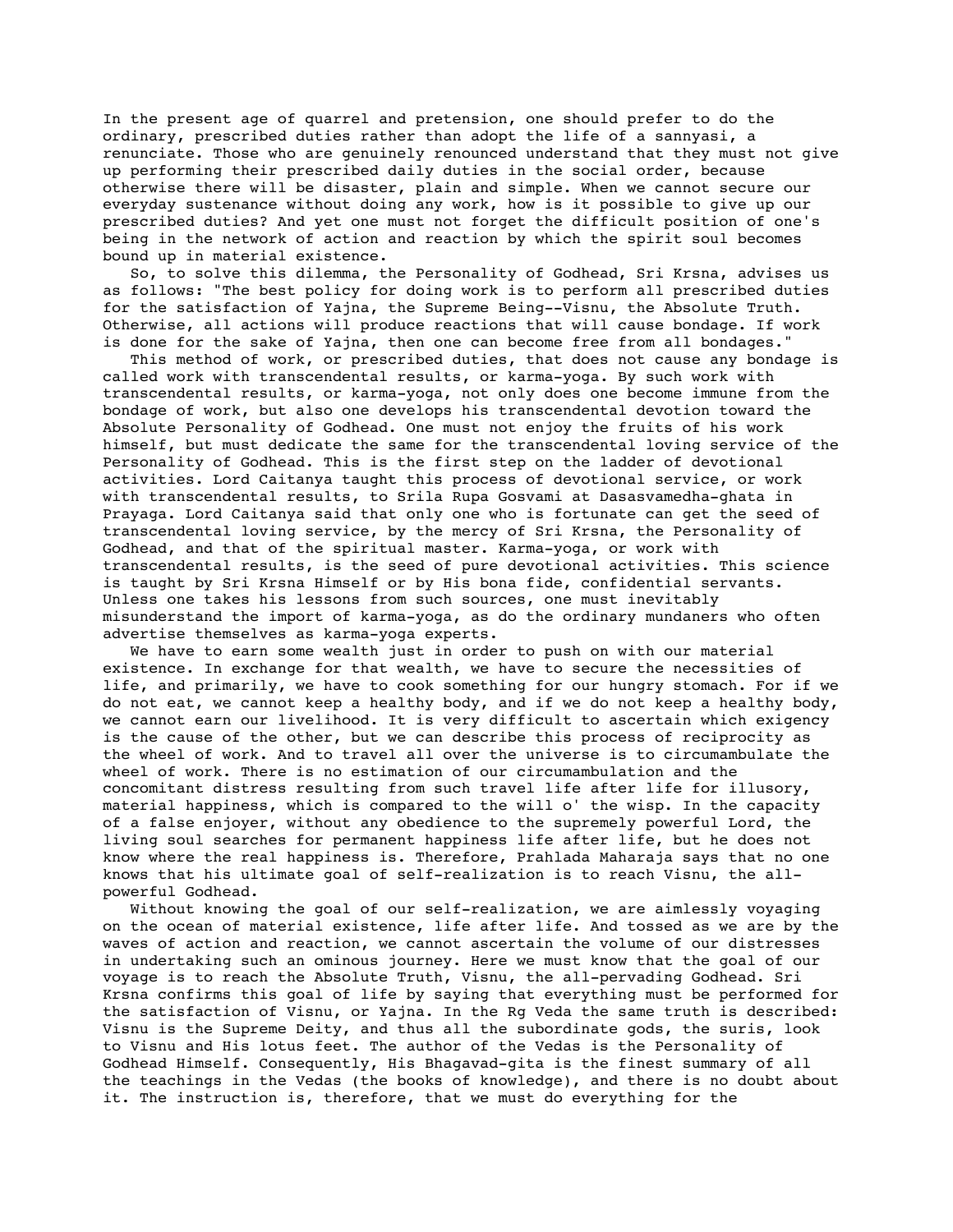satisfaction of Visnu and Visnu only, if we want to be free of the bondage to the wheel of our work.

 Formerly, the people of India (now misnamed as "Hindus") followed varnasramadharma or sanatana-dharma, the system that organizes human affairs according to four social orders and four spiritual orders. Those in the three higher social orders--namely, the brahmanas (the instructive order), the ksatriyas (the administrative order), and the vaisyas (the productive order)--all used to lead the life of Vaisnavism, or centering every action upon the Supreme Deity, Visnu. In all the four spiritual orders--the student, the householder, the retired, and the renounced--and especially the householder order, Visnu was being worshiped. The brahmana householders, particularly, used to worship Visnu without fail, and even now the descendants of those brahmanas continue to worship Visnu daily as their family Deity.

 These spiritually cultured people used to do everything for the sake of Visnu. They used to earn wealth according to their capacity for the service of Visnu. With their earnings they used to acquire eatables, and the eatables were cooked for the worship of Visnu. Then the meal offered to satisfy Visnu became prasadam--"the Lord's mercy," the remnants of His meal--and could be accepted by them. What was possible in days gone by and is still being done here and there even today can again be made possible in all spheres of life, by a little adjustment suitable to time, place, and people. In this way, everyone can get free of the binding network of actions and reactions.

 The learned sages say that to approach the lotus feet of Visnu is to get liberation. We can satisfy our ordinary desires by satisfying the transcendental senses of Visnu, which is the ultimate goal of karma-yoga, or work with transcendental results. If we do not perform our duties in this manner, for the satisfaction of Visnu, then certainly all and any work done by us will produce nothing but poisonous material results, and ultimately there will be disaster in the world. By doing everything for the satisfaction of Visnu and taking the remnants of the offerings made to Visnu, we can get rid of the vices and sinful reactions that accumulate in the course of our performing our prescribed duties.

 Although we may take so many precautions against these vices and sinful reactions, even in the course of ordinary business exchanges and ventures we have to commit so many sins. For instance, we find it necessary and unavoidable in business dealings to speak lies--not to mention the volumes of lies that are spoken by members of the legal profession. Lawyers have to resort to all sorts of trickery to get around a law in which they have become professionally entangled. And of course, those who are in the service of other professions have to do the same kind of thing without fail. Intentionally or unintentionally, one has to commit such sins--and incur the sinful reactions--without any doubt.

 Even if we take all precautions to protect ourselves against committing any sins--for the Vaisnavas, the devotees of Visnu, naturally do take all such precautions--still, unconsciously we kill many ants and other insects while discharging even the most ordinary duties, such as walking from one place to another. Even in simply drinking water, we kill many tiny aquatic creatures. We kill many such living entities merely by cleaning our homes or when eating and sleeping. In sum, we cannot avoid all the sins we incur, even unconsciously, in the ordinary course of life.

 According to the laws of man, a person may be hanged when he commits homicide, but he is not hanged when he kills lower animals. But according to the laws of God, one commits the same sin by killing a lower animal as he does by killing a man. We are punished by the laws of God for either action. Those who do not believe in the laws of God or in His existence may go on committing such sins, and they may not come to their senses despite the countless sufferings they are put into for committing such sins, but that does not affect the existence of God or His eternal laws.

 The law books known as the smrtis mention five kinds of sin which everyone inevitably commits, no matter how unwillingly. They are as follows: (1) Sins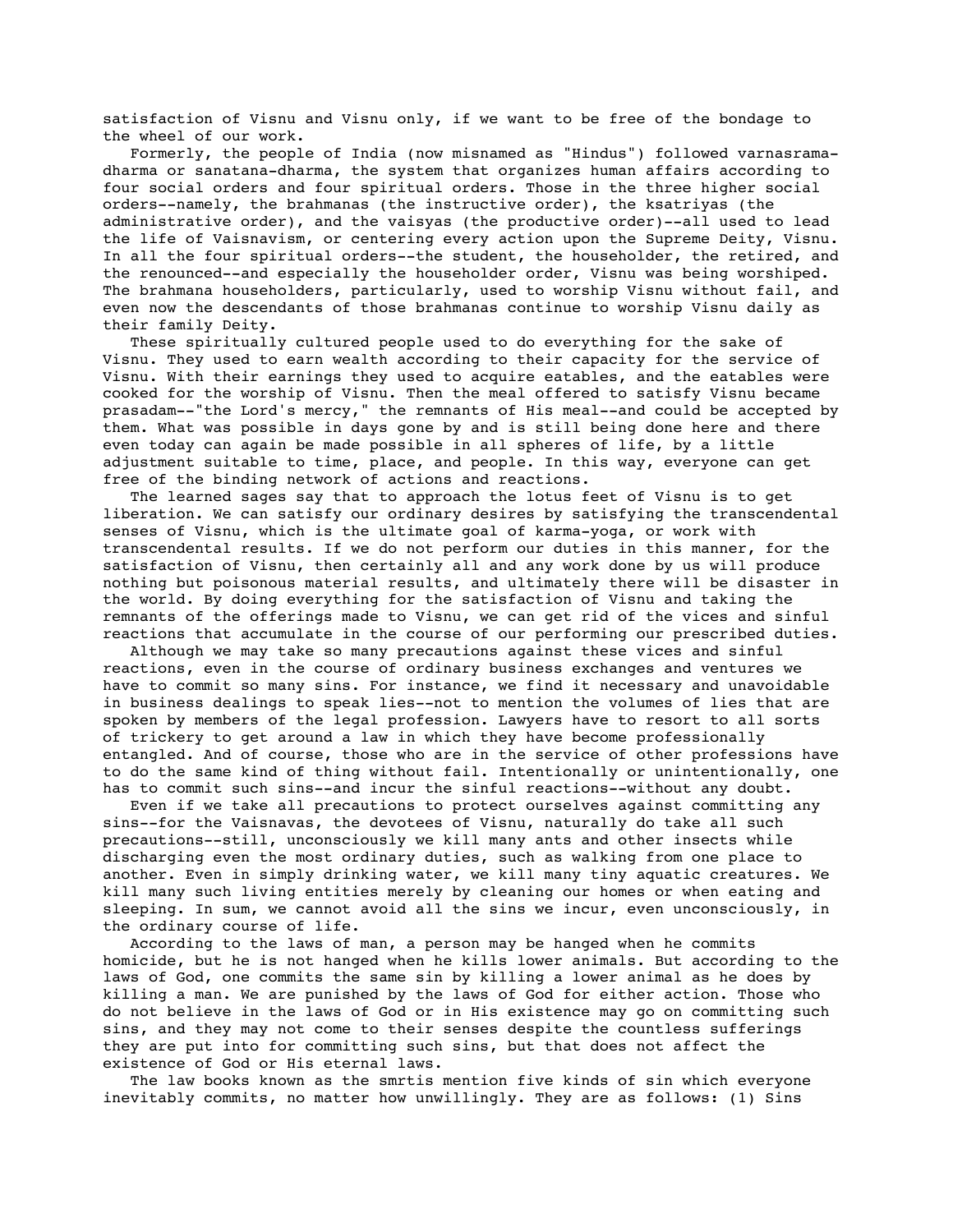committed by itching, (2) sins committed by rubbing, (3) sins committed by starting a fire, (4) sins committed by pouring water from a pot, and (5) sins committed by cleaning the house. Even if we do not commit any intentional sins, we have to commit the above five kinds of sin, without a shadow of doubt. Thus, it is our duty to accept the remnants of offerings made to Visnu, to escape the reactions of all sinful actions committed unconsciously and unavoidably. Unfortunately, those who cook food not for offering to Visnu, but only for satisfying their senses, have to undergo punishments for all the sins they have committed consciously or unconsciously, while discharging prescribed duties. For this reason, the worship of Visnu still goes on in the households of the followers of sanatana-dharma, and especially in the households of the brahmanas.

 Therefore, those who are leaders of their respective countries and communities should first be sure to satisfy Visnu, for their own benefit and for the benefit of those whom they profess to lead. All leaders should ponder how they can discharge their duties by satisfying the transcendental senses of Visnu, for what the leaders do will be imitated by their followers. Therefore, the Personality of Godhead, Sri Krsna, advises Arjuna as follows: "What is done by the leader is followed by the ordinary man. Whatever the leader establishes as truth, the followers take to it unhesitatingly."

 But alas, the time has already come when the leaders, whom ordinary men regard as beacons, are themselves mostly atheists at the bottom of their hearts and are against the principles laid down by Godhead. As such, what can they do for the satisfaction of the transcendental senses of Visnu? And if they do not do everything for the satisfaction of the transcendental senses of Godhead, how can they expect to drag themselves or their followers from the mire of sins committed in the course of discharging prescribed duties? If the leaders do not recognize the existence of the all-powerful Visnu, who is simultaneously both the supreme transcendental personality and the impersonal spirit existing everywhere, then what will ordinary men understand about Him? He is the supreme enjoyer of everything that be, and thus none of us, however great we may be, can be the enjoyer of the universe and its paraphernalia. Since our position is subordinate to that of the almighty Visnu, the Supreme Godhead (Isvara, the supreme controller), we can enjoy only what comes from Him as a token of His kindness. We must not enjoy anything that is not offered by Him. We should not make any extra effort to obtain anything which belongs to Him or others. That is the spirit of Vaisnavism.

 In the Isopanisad this same spirit is described as follows: "Whatever we see existing throughout the universe is intrinsically the property of the supreme enjoyer, and one may enjoy a thing that is kindly given by Him, but one must never touch the property of others."

 Therefore, civic and other popular leaders should center their activities upon Visnu, and by this act of transcendental work, they will themselves be benefited and shall be able to do good for their respective followers. If these leaders, including preachers and heads of state, do not perform this act of Vaisnavism--and instead place themselves artificially in the exalted position of Visnu, the supreme enjoyer--then they may indeed enjoy temporary gain, adoration, and mundane fame, and may delude their unfortunate followers from the right path by a false display of renunciation. But such materialistic, godless leaders will never be able to do any good for the ignorant souls who follow them like a flock of sheep to the slaughterhouse. By such leadership the leader himself is temporarily benefited, but the followers are put into the worst position. The leaders incite them toward false, illusory gain and thus engage them in various acts of sin. In temporarily benefiting themselves, such leaders sacrifice the real interest of their followers and destroy the followers.

 Such leaders do not know that their temporary gains will vanish along with the destruction of their temporary body. But the acts of commission and omission made by them during their lifetime of leadership will remain in the psychic encagement of mind, intelligence, and false egoism in a very subtle form, and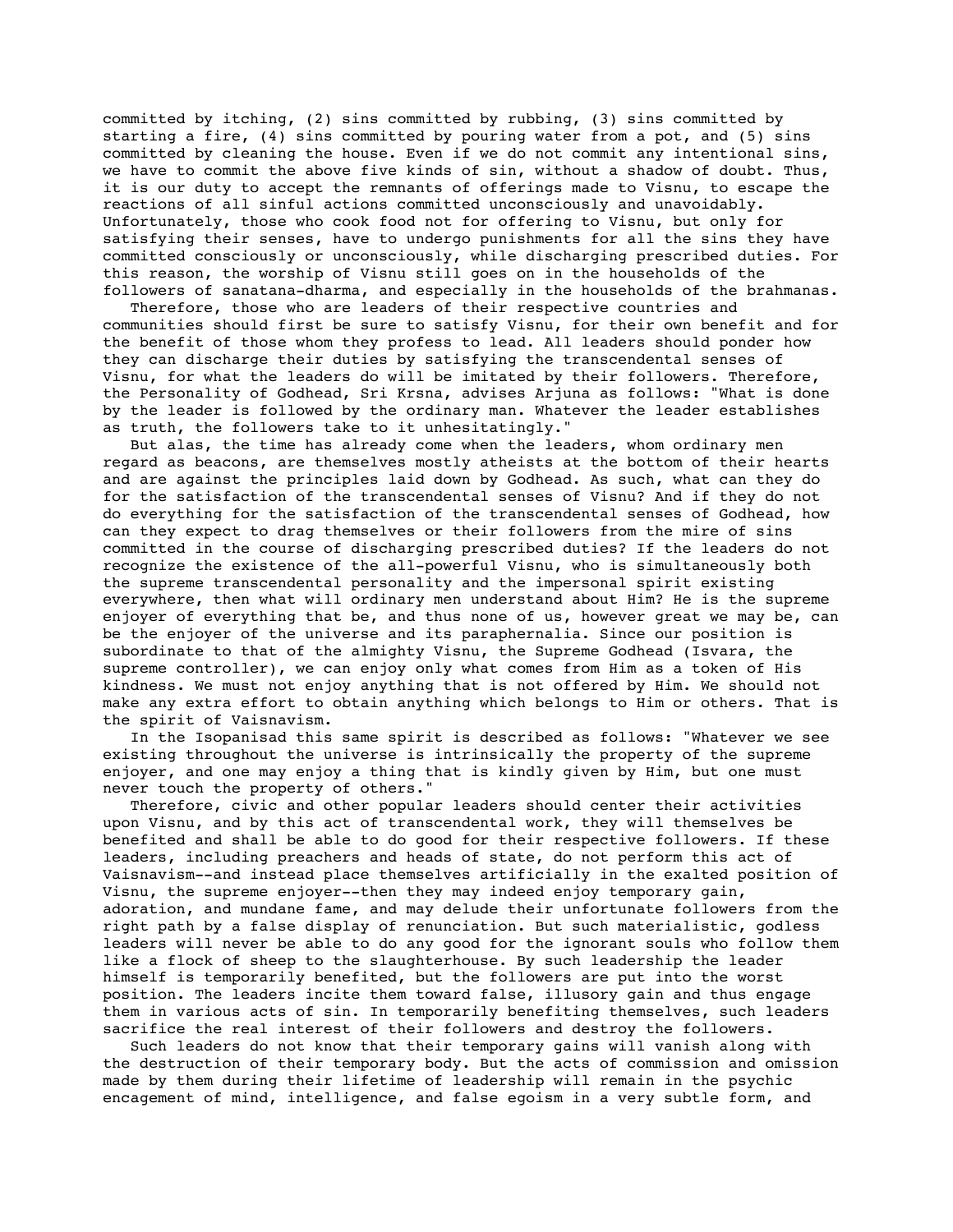the subtle psychic life will develop again in another suitable body, by the process of transmigration of the spirit soul, and thus put them in ordeals of different wheels of action and reaction by obliging them to transmigrate from one body to another for many, many years.

#### "**Message of Godhead**" by His Divine Grace A.C. Bhaktivedanta Swami Prabhupada.

COPYRIGHT NOTICE: This is an evaluation copy of the printed version of this book, and is NOT FOR RESALE. This evaluation copy is intended for personal noncommercial use only, under the "fair use" guidelines established by international copyright laws. You may use this electronic file to evaluate the printed version of this book, for your own private use, or for short excerpts used in academic works, research, student papers, presentations, and the like. You can distribute this evaluation copy to others over the Internet, so long as you keep this copyright information intact. You may not reproduce more than ten percent (10%) of this book in any media without the express written permission from the copyright holders. Reference any excerpts in the following way: "Excerpted from "Message of Godhead" by A.C. Bhaktivedanta Swami Prabhupada, courtesy of the Bhaktivedanta Book Trust International, www.Krishna.com."

This book and electronic file is Copyright 1990-2003 Bhaktivedanta Book Trust International, 3764 Watseka Avenue, Los Angeles, CA 90034, USA. All rights reserved. For any questions, comments, correspondence, or to evaluate dozens of other books in this collection, visit the website of the publishers, www.Krishna.com.

 The people in general will follow what the leaders, without any transcendental knowledge, ask them to do. The leaders, therefore, must be aware of this fact for the benefit of all concerned. The leaders must know first of all how they can do good for their followers, by understanding the real method of karma-yoga, or work with transcendental results. If the physician is himself a diseased fellow, how can he endeavor to heal others? The physician must heal himself first, before treating the disease of the general public. To gratify the senses of the diseased fellow is not the business of a real physician. A good, qualified physician cannot indulge the patient by merely satisfying him, but must prescribe the real medicine, whether it satisfy the senses of the patient or not.

 The leaders therefore must know that the real disease of the people in general is their aversion to serve the almighty Godhead, Visnu. So if, instead of treating the people's inherent disease--atheism--the leaders simply show a superficial sympathy for the disease's symptoms, certainly there will be no benefit whatsoever for suffering humanity. The real remedy for this disease lies in partaking of the remnants of offerings made to Godhead; this is the ideal diet for the spiritual patient. And the medicines include hearing and chanting and remembering the glories of Godhead, worshiping the transcendental form of Godhead, offering Him transcendental service, accepting Him as one's supreme friend and, lastly, surrendering unto Him in all circumstances. The leaders should therefore arrange for this diet and these medicines--if they really want to dissipate the sufferings of humanity.

 At the same time, it is pleasing to see that the veteran leader Mahatma Gandhi is trying his best to invent a method for bringing in a godly atmosphere all over the world. He is preaching restraint, toleration, moral principles, and so on. But it is not possible to reach the unlimited by any novel, invented method, which is always limited. The Personality of Godhead, Sri Krsna, has therefore said in the Bhagavad-gita that after many births, learned sages eventually surrender unto Him, and that such a mahatma who is able to connect everything that be to Vasudeva (the plenary manifestation of Visnu) is rarely to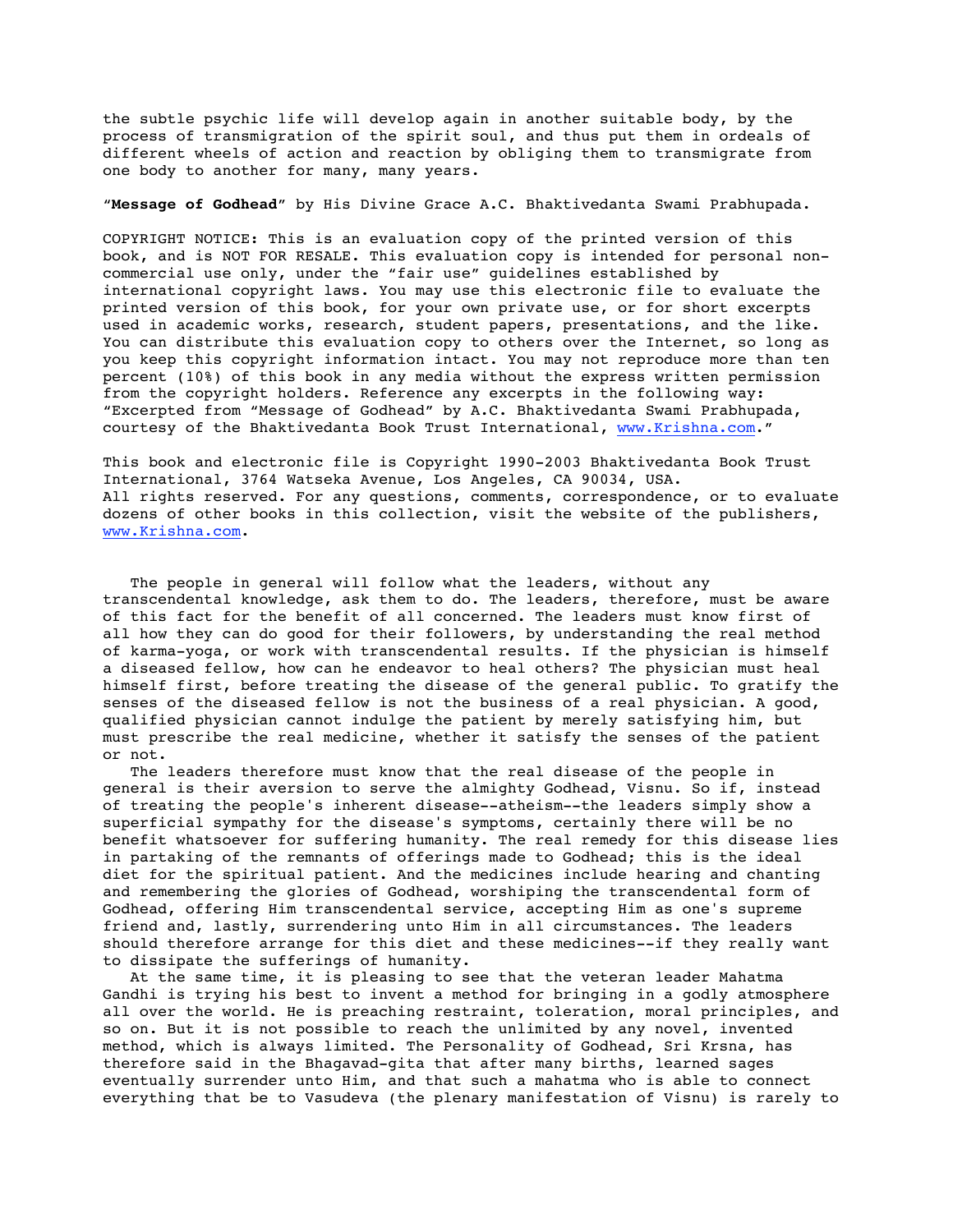be seen. The purport is that mahatmas are everywhere, but the mahatma who knows the real relationship between Godhead and the manifested world is very rare.

 Such a mahatma never tries to approach Godhead by any invented method, any inductive, ascending process. Rather, he accepts the standard, deductive, descending process--that is, the method that comes down directly from the Supreme Lord or through His bona fide representatives. By the ascending process, no one can reach the Lord, even by a long-term endeavor of many, many years. What is obtained by this ascending process, however, is imperfect, partial, impersonal knowledge, liable to be deviant from the Absolute Truth.

 We can see such signs in the method of preaching espoused by Gandhiji. Although he chants the name of Rama, he is not aware of the transcendental science of the name. He is a worshiper of the impersonal Godhead. That is to say, his Godhead or Visnu is devoid of transcendental activities. His Godhead cannot eat, cannot see, and cannot hear; for impersonality means being without any of these sensory activities. When the empiric philosopher tries to approach the Absolute Truth, he can reach only as far as the impersonal feature of Godhead, without knowing anything about the Lord's transcendental pastimes. When the Absolute Truth is not credited with having any transcendental senses or sensory activities, certainly He is supposed impotent. An impotent Godhead, of course, cannot hear the prayers of His devotees, nor can He ameliorate the distress of the universe.

 By the empiric process of philosophical research, one can possibly distinguish the metaphysical subjects from the physical objects; but unless such seekers of truth can reach the personal feature of the Absolute Truth, they gain only dry, impersonal knowledge of Him, without any actual transcendental profit. It is therefore necessary that leaders like Gandhi establish themselves on the transcendental footing of the personal feature of the Absolute Truth, known as Visnu or the all-pervading Godhead, and arrange for His transcendental service by karma-yoga, so that they can do good for the people in general.

 The people in general are extremely busy in the affairs of the material body and mind. Those who are in the lowest stage of such mundane activities very rarely can understand the activities of the spiritual plane. These people are generally baffled because their various acts of sin and virtue are directed merely toward ameliorating the distress and enhancing the happiness of the temporary body and mind by behavior like eating, sleeping, defending, and gratifying the senses. The material scientists--the modern quasi priests who invoke such material activities--invent many objects to gratify the material senses such as the eye, ear, nose, and tongue and ultimately the mind, and there results a field of unnecessary competition for enhancement of such material happiness, which leads the whole world into the whirlpool of uncalled-for clashes. The net result is scarcity all over the world, so much so that even the bare necessities of life, namely food and clothing, become objects of contention and control. And so arise all sorts of obstacles to the traditional, God-given life of plain living and high thinking.

 Persons who are a little above such gross materialists believe firmly in life after death and thus try to rise a little above the plane of gross sensory enjoyment of this one life. They try to accumulate something for the next life by acts of virtue, just as a man banks some money for future happiness. But these people do not understand that neither any sinful nor any virtuous act can bring freedom from the bondage of work, as we have explained above. On the contrary, both sinful and virtuous acts will bind the worker up in the wheel of action and reaction.

 Neither the sinful nor the pious materialist can understand the essence of karma-yoga as the means to attain liberation from the always uncongenial bondage of work. The expert karma-yogi therefore behaves just like an attached materialist to teach the people in general about the way one can get rid of the tangle of action and reaction in ordinary work. By such acts, the karma-yogi himself and the world at large are simultaneously benefited. The Personality of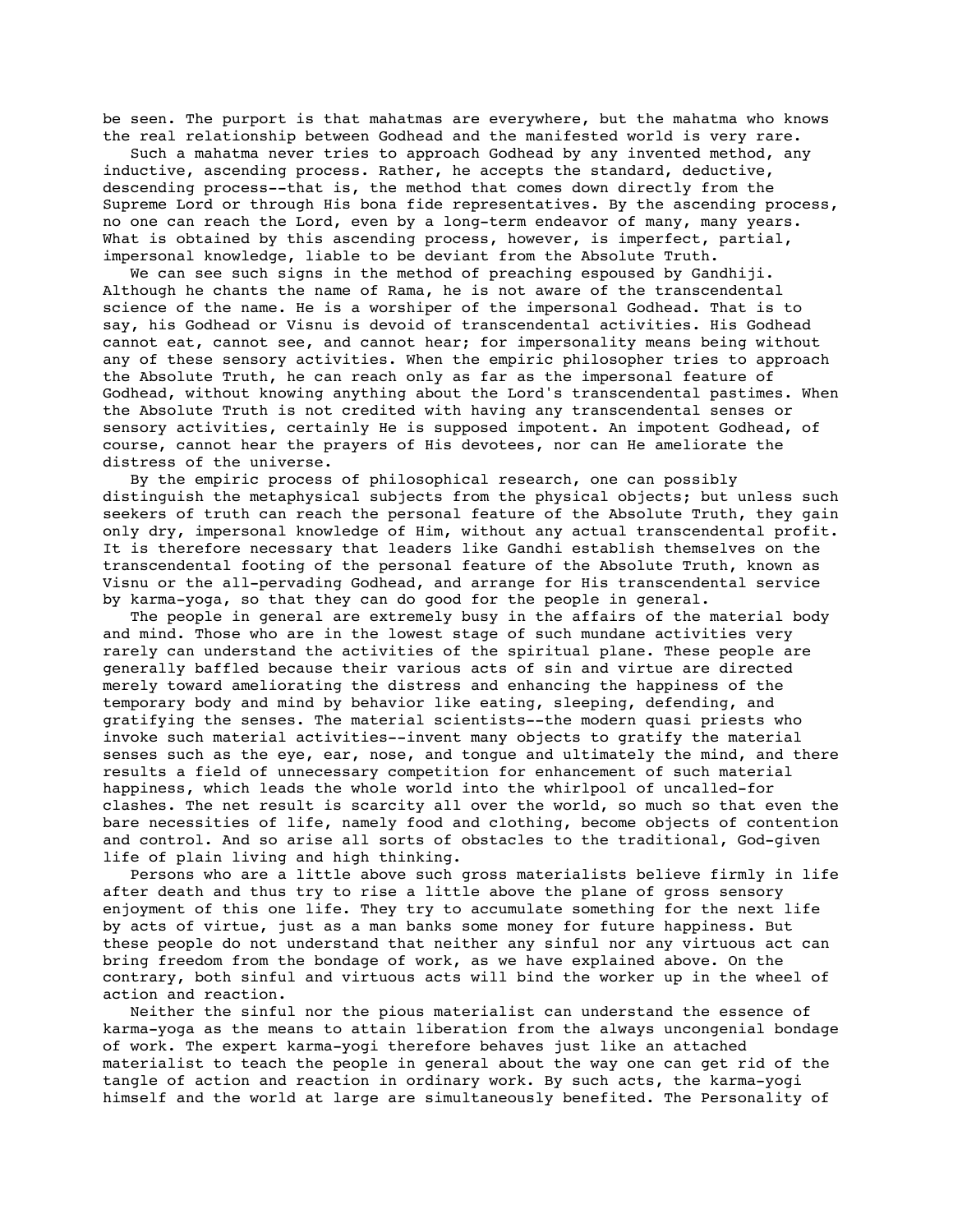Godhead therefore says as follows: "O descendant of Bharata, better you continue to perform work like an attached materialist who is not conversant with transcendental knowledge, so that you can recruit men to the path of karma-yoga, or work with transcendental results."

 So those who are aware of transcendental knowledge, and who thus are actually learned, perform all acts needed for maintaining the body and mind, but with a view to satisfying the transcendental senses of the Supreme Godhead, Visnu. Ordinary men regard these learned transcendentalists as common workers, but in fact, the transcendentalists are not workers for mundane benefit--they are karma-yogis, or workers for transcendental results. And in such transcendental work, the material results are gained automatically, without any separate endeavor.

 In the present age we are witnessing an enormous expansion of material activities, an endlessly variegated multiplicity of material engagements. Mills and factories, as well as hospitals and other institutions, are now in vogue. In ancient times, there was not so great an expansion of material activities. In those days the mode of living was simple, and yet the thoughts were sublime. So now there is a very good field of activities for the karma-yogis, who can engage all the various modern institutions in the transcendental service of Visnu, for the satisfaction of His transcendental senses.

 It is incumbent, therefore, to install a temple of Visnu in all the aforementioned institutions, and in individual homes, for the same purpose- worshiping the Absolute Godhead in the same spirit of work with transcendental results as was maintained by the sages of ancient times. Although the allpervading Personality of Godhead manifests Himself in His various transcendental, eternal forms as incarnations or plenary portions or various partial portions, the sages recommended the worship of the eternal dual forms of Sri Sri Laksmi-Narayana, Sri Sri Sita-Rama, and Sri Sri Radha-Krsna. Therefore, it is desired most earnestly that the proprietors and managers of big mills, factories, hospitals, universities, hotels, and various other institutions install a temple for worshiping any of these transcendental forms of Visnu. This will transform all the workers in these institutions into karma-yogis.

 It is generally experienced that workers in big mills and factories are addicted to many abominable habits, and thus they gradually glide down to the lowest status to which a human being can descend. But if they are graciously offered the advantage of partaking of the remnants of foodstuffs offered to Visnu, gradually they will develop a transcendental sense of spirituality and rise to the same status as that of spiritually advanced personalities. However, these people cannot rise to that exalted position of "Harijans" simply by being rubber-stamped as such. If they are influenced by a desire other than the transcendental service of Visnu, every effort to raise them up from their degraded position will result in disaster and disturbance of the peace and tranquillity of the social order. Leaders who incite such downtrodden laborers uselessly--simply for the sake of temporary gain--can never do the laborers any good. Nor can the leaders themselves benefit by such ill-conceived actions. On the contrary, through such material activities both the laborers and the capitalists inevitably fall into unwholesome quarreling and so bring on great disturbance of the social order. The problem can be solved only by a determined program of karma-yoga. If karma-yoga, or work with transcendental results, is systematically performed, we shall transcend and more than fulfill all fragmented endeavors--whether by the socialists toward equality, by the Bolsheviks toward a grand social order of fraternity, or by the laborites toward a mundane heaven wherein laborers surpass capitalists in the acquisition of wealth.

 Fraternity in human society develops gradually--from love for self to love for family; from love for family to love for community; from love for community to love for nation; and from love for nation to love for the international community. And in this gradual process, there is always a center of attraction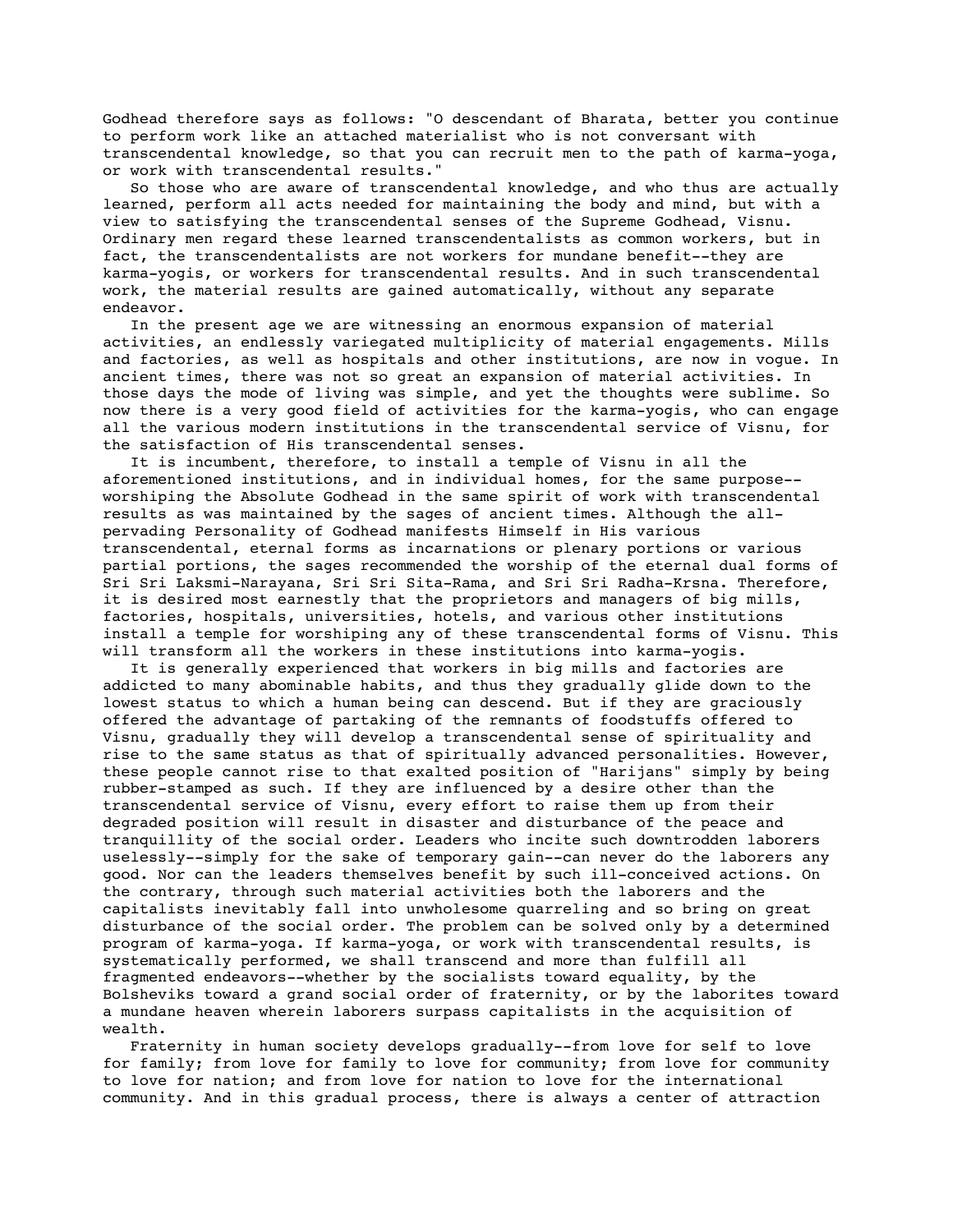that helps our love progress and develop from one stage to another. We do not know, however, that in that constant struggle for fraternal development, the center of attraction is neither the family nor the community nor the nation, nor even the international community, but the all-pervading Godhead, Visnu. This ignorance is due to the material curtain, the illusory energy of the Absolute Truth. The great devotee Prahlada Maharaja confirms that people in general do not know that their ultimate center of attraction is Visnu, the Supreme Personality of Godhead. And in the Visnu category, Sri Krsna is the supreme attraction.

 In fact, the word Krsna is derived from the root krs, meaning "that which attracts." Thus, there cannot be any other name of the Absolute Truth than Krsna--"the all-attractive." Learned sages have made extensive research in this connection, and they have firmly concluded that Krsna is the Supreme Godhead. The sages of Naimisaranya (at present, Nimsar, in Sitapur District, U.P.), who assembled under the presidency of Suta Gosvami, discussed in detail all the various incarnations of the Absolute Truth. They came to the conclusion that Krsna is the Supreme Personality of Godhead, and that all other incarnations are either His plenary portions or else portions of plenary portions. The Supreme Personality of Godhead is Sri Krsna; that is the verdict of the Bhagavata school, or the transcendentalists. Also, the Brahma-samhita--which is described to be compiled by Brahma, the creator of this universe--confirms, "Sri Krsna is the Supreme Personality of Godhead, with an eternal, all-blissful, transcendental form. He is the original person, known as Govinda. He is without any cause, and He is the cause of all other causes." Therefore, if and only if we can establish our relationships with one another upon the central attraction of Sri Krsna, the prime cause of all causes, will we really turn the concepts of fraternity and equality into workable means of lasting peace.

 To understand a little better the principles involved, we can look at the mundane relationships around us. For example, the husband of our sister, who may have been unknown to us before he married her, nonetheless becomes our brotherin-law--simply by virtue of the shared central relationship with her. And thanks to that shared central relationship, this previously unknown man's sons and daughters become our nephews and nieces. Again, all these loving relationships center upon our sister. In this case, our sister has become the center of attraction.

 If, for example, we make our country the center of attraction, we designate ourselves with some limiting and divisive national label, such as "Bengali," "Punjabi," or "English." Or when we profess a particular faith or religion and make this the center of attraction, again we designate ourselves with some sectarian label, such as "Hindu," "Muslim," or "Christian." Thus we have chosen a center of attraction that many others cannot share with us--because for them, our center of attraction is not all-attractive.

 Our relationships with one another can be perfected only when we make our center of attraction Krsna, the all-attractive Personality of Godhead. Constitutionally, we are all eternally related to Krsna, who is the original living being and thus the center of all attraction. So what we need to do is to revive this relationship which has merged into oblivion because the covering and detaching process of the illusory energy, called maya, has fostered temporary forgetfulness. And to proceed in this direction of rehabilitation of our eternal relationship is to adopt karma-yoga, the first step to such transcendental realization. It is stated in the Caitanya-caritamrta that the living entity, the spirit soul, is encaged by maya, or the illusory energy, in a process of forgetfulness of his eternal relationship with Krsna.

 The karma-yogi can help revive this transcendental relationship of the living spirit with Krsna as His eternal servitor. And the karma-yogi renders this immense benefit to the ordinary living entities--who are entirely addicted to mundane activities--without disturbing them in their ordinary engagements. In fact, the Bhagavad-gita advises that in the interest of the mundane workers,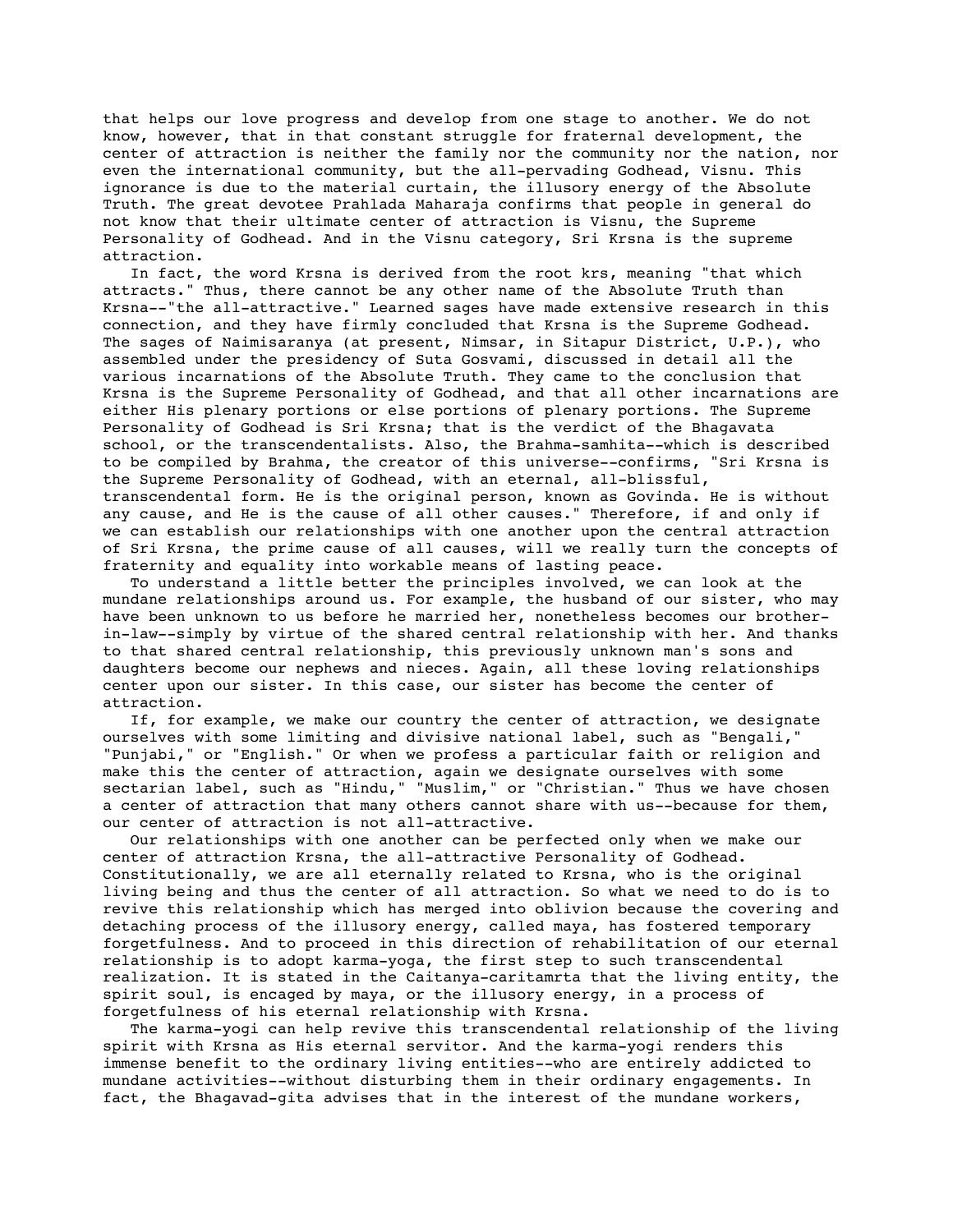they should not be restrained from their ordinary engagements; on the contrary, they may be encouraged to stay engaged in that way, within the process of karmayoga, or work with transcendental results.

 Ordinarily, these mundaners cannot easily understand their eternal relationship with Krsna. Instead, they themselves have posed as Krsna, under the false inducement of the illusory energy. This false position of supreme enjoyer gives them much trouble as they search for lordship over the powers of nature, but still these mundaners cannot give up the spirit of lording it over. And when they pretend to give up the enjoying spirit, under the pressure of disappointment and frustration, they usually take shelter of pseudo renunciation, with an even greater spirit of enjoyment. The mundane workers, who are always desirous of enjoying the fruits of their mundane activities, suffer greatly under the pressing disadvantages of such activities, just like poor oxen tightly tethered to the grinding mill. But under a false pretense of "enjoyer" dictated by the illusory energy, they think themselves to be really enjoying. Therefore, the learned karma-yogis tactfully engage such foolish mundaners in the respective works for which they have special attachments--but in relation with Krsna--without disturbing them in their general activities. For this purpose only, the learned and liberated souls who are eternal servitors of Krsna sometimes remain in the midst of ordinary activities, just to attract the foolish mundaners to the process of karma-yoga.

 The foolish mundaners would have been left perpetually in the darkness of foolish activities if Sri Krsna, the Personality of Godhead, or His eternal associates, such as Marshal Arjuna, had not kindly taken the trouble of initiating the process of karma-yoga by the direct method of personal example. The foolish mundaners are unable to come to an awareness of the immeasurable difficulties that confront them in pursuance of their foolish mundane activities. However much they may bewilder themselves by the conception of lordship over their various actions, they are always being driven under the direction of the modes of nature--that is the considered verdict of Sri Krsna, the Personality of Godhead, in the Bhagavad-gita. He says that the foolish mundaner considers himself the author or doer of all his activities by a sense dictated by his false egoism, without knowing that it is the modes of nature that lead him to do everything in all his engagements. The foolish mundaner cannot understand that he is under the spell of Lord Krsna's illusory energy, Maya-devi, who has made the mundaner bound to do as she desires. Consequently, the foolish mundaner enjoys only the temporary results of his activities- fleeting mundane happiness or distress--and undergoes a severe penalty of servitude dictated by the modes of nature.

 In Bhagavad-gita Lord Krsna affirms that each and every living entity that be is His part and parcel, and as such, each and every living entity is His eternal, transcendental servitor. The natural position of one who is part and parcel is to render service to the complete whole. In Hitopadesa, a Vedic book of ancient fables, there is a lucid analogy entitled Uddesa Indriyanam which explains the relationship of the parts of the body to the whole. The hands, legs, eyes, nose, and so forth are all parts of the complete whole that is the body. Now if the hands, legs, eyes, nose and so on do not endeavor to provide food for the stomach, but themselves try to enjoy the eatables collected by them, then there will be a maladjustment of the whole body. The bodily parts would be working against the interest of the body as a whole. By such foolish activities, the hands, legs, and so on could never improve their respective positions, but on the contrary, for want of sufficient nourishment of the whole body through the medium of the stomach, the whole system of bodily structure and function would become weakened, deteriorated, and diseased.

 The Personality of Godhead is the original cause of all causes, and He is the life of the whole creation. The Supreme Personality of Godhead, Sri Krsna, is the root of the tree of the whole creation. That is the statement of Bhagavadgita. It is also said in Bhagavad-gita that there is no person superior to Sri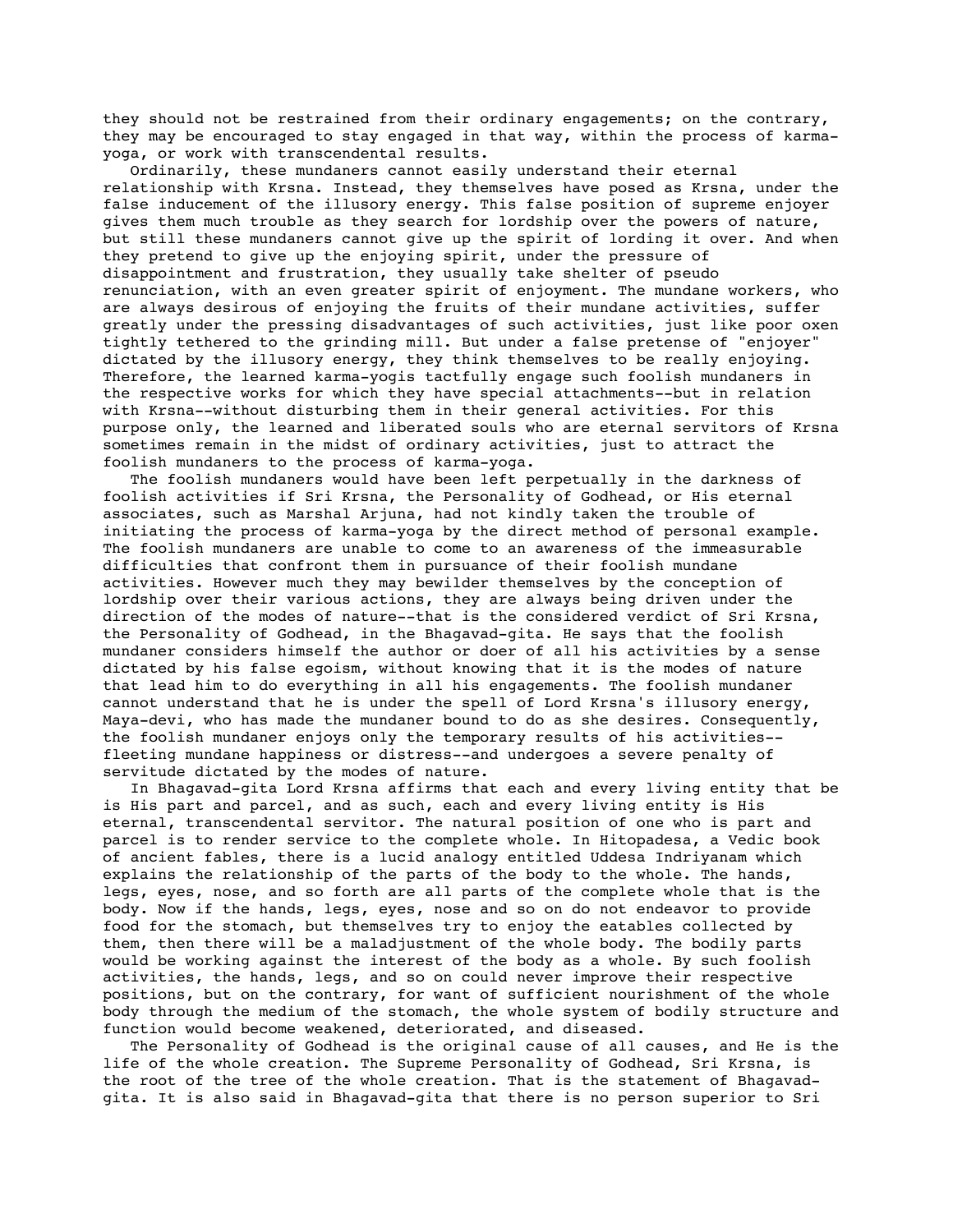Krsna Himself. He is the supreme enjoyer of all sacrifices and activities. But still, those who are utterly sinful do not surrender unto Him, even though He is the Supreme Personality of Godhead and all other living beings are His transcendental, eternal servitors, part and parcel of Him.

 Forgetfulness of this transcendental relationship between the living entity and the Personality of Godhead has created a false sense of everyone's being a miniature Krsna, who tries to enjoy the world to his best capacity, while overlooking the transcendental service of the Absolute Truth, the Personality of Godhead, the complete whole and the origin of all. This kind of work is done under the spell of the modes of material nature, called maya, or the illusory energy. Actually, the living entity has no capacity to lord it over the forces of nature. The living entity becomes subjugated by the modes of nature as soon as he tries to put himself into the position of Sri Krsna, the supreme enjoyer- under a false egoistic sense, since he is constitutionally unable to do so, any more than the hands, legs, eyes, and so on can individually function as a complete, whole body. The living entity therefore undergoes many difficulties under the pretense of being an enjoyer. So to get rid of all these troubles and difficulties that we suffer due to our work, we have to adopt the process of karma-yoga.

 In contrast with the ordinary living entity, those who are transcendentalists are really learned. Such transcendentalists do not perform any work in the manner of the common mundaner. They know that mundane activities done under the modes of nature are completely different from activities of transcendental service. The transcendentalist, knowing himself to be different from the material body and mind, always tries to cultivate transcendental activities. He knows that although temporarily within mundane existence, he is an eternal spirit, part and parcel of the Supreme Spirit. As such, he remains always separate from the mundaners, even though his material senses such as the hands, legs, eyes, and so on are engaged in temporary material activities. When engaged in the transcendental service of Sri Krsna, however, such activities make the doer free from the bondage of work. The Personality of Godhead, Sri Krsna, says to Arjuna, "O Arjuna! Therefore give up the spirit of enjoying all your worldly work, and through this consciousness become a transcendentalist. You may adopt your circumstantial occupation of warfare, which is a duty for you. And whoever performs his every activity with transcendental consciousness--according to My direction, without any grudge toward Me--he also becomes free from the bondage of work."

 The process of bodily self-consciousness--the misunderstanding that I am this material body and mind and, for that matter, that I am part and parcel of this material world and that everything in this material world is thus an object for my enjoyment--does not allow me to become a transcendentalist or a really learned fellow. Up to this point, we have already discussed this transcendental knowledge somewhat. And on the basis of this preliminary discussion, the Personality of Godhead, Sri Krsna, advises us to become spiritually inclined, to become transcendentalists. Then only can we understand that we are nothing whatsoever of this material world, that we are eternal, spiritual living entities. By such spiritual realization, disintegration of our material affinity naturally begins, and the more we become spiritually developed, the less we are affected by the happiness or distress that arise out of sense perception in contact with material association. The false ego created by material contact is then gradually vanquished, and this dismantling of false egoism causes liberation from all material designations and renewed awareness of our relationship with the Absolute Truth. This is called liberation in life.

 Sri Krsna, the Personality of Godhead, is the Absolute Truth. This is corroborated in all authentic scriptures. Our spiritual life begins to develop as soon as our relationship with Sri Krsna is reawakened. Sri Krsna is compared to the sun. The darkness of nescience disappears as soon as our relationship with Sri Krsna is established. With the appearance of Sri Krsna within our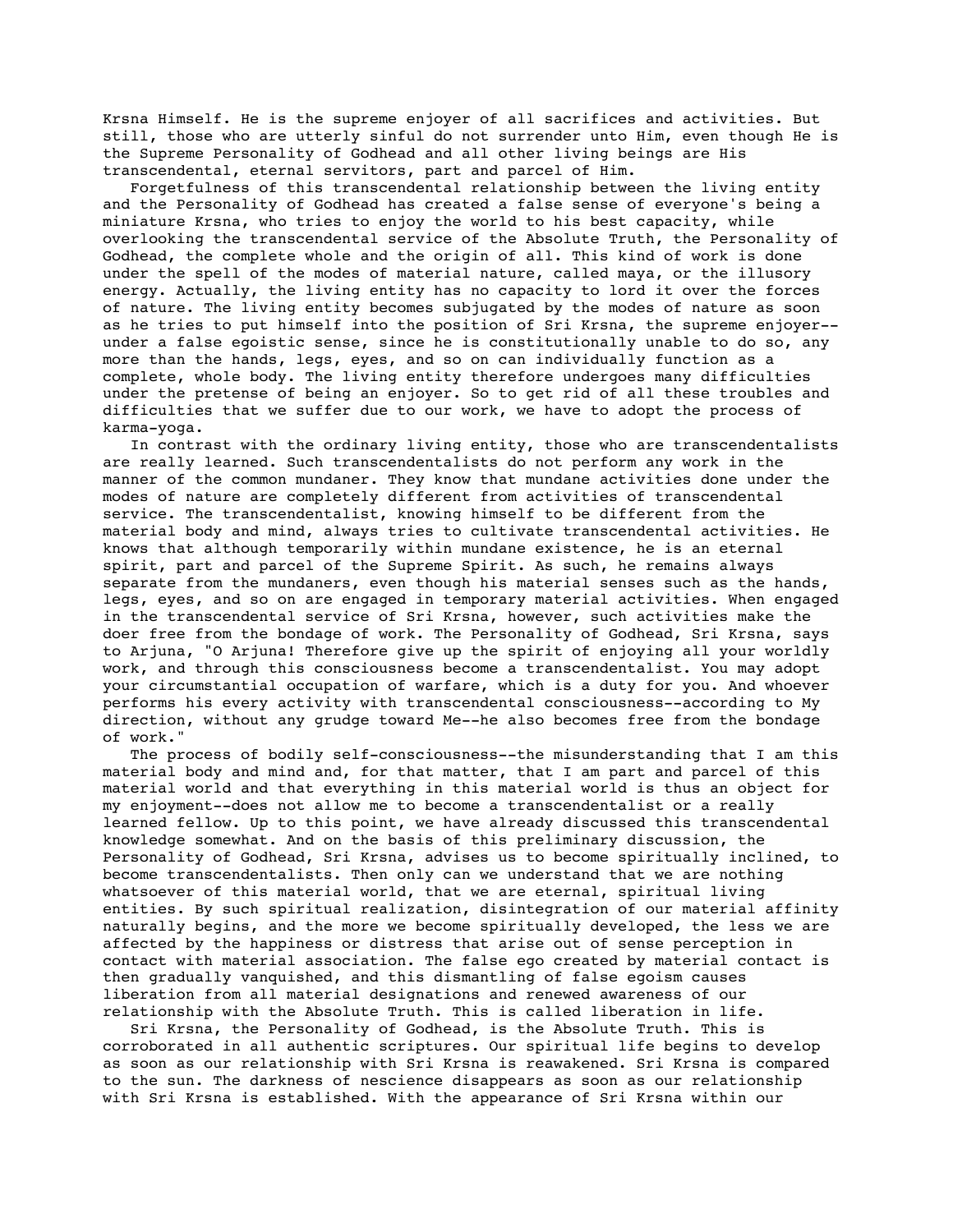heart, we become cleansed of the impurities of material contact, much as the morning appears new and fresh with the appearance of the sun. This is not a concoction of childish imagination but a factual experience of spiritual realization. One who has sincerely followed the footsteps of Sri Krsna or His bona fide servants has also realized this simple truth.

 But one who envies Sri Krsna and poses himself as a competitor of Sri Krsna- one with such a foolhardy and perverted mentality does not accept this statement of fact. Thus, without understanding the primacy of karma-yoga, the foolish mundaners indulge in unrestricted material activities resulting in bondage; their very work keeps them in the material existence of births and deaths perpetually. Such foolish mundaners actually envy Sri Krsna and deride Him as one who is like other mundaners. The truth about Sri Krsna does not easily enter into the perverted brain of such mundaners infected with the empiric approach to philosophy. But a devoted person faithfully understands just what is actually stated in the pages of Bhagavad-gita and does not resort to imagination, or the empiric philosophical approach, generally called "spiritual interpretation." Only such a devoted person can accept the logic of fully surrendering unto Krsna and can thus adopt the process of karma-yoga to escape the dangerous bondage of work.

 There is nothing in the codes of Sri Krsna to stipulate that these devoted persons will make their appearance within the boundaries of a particular caste, creed, color, or country. These devoted persons can and do appear everywhere, without any restriction of caste, creed, color, or country. So everyone, whatever and whoever he may be, is eligible to be a devotee of Sri Krsna. To confirm this fact, in Bhagavad-gita the Personality of Godhead says the following words: "O son of Prtha, even those who are faithless and are of lower birth--including fallen women or professional prostitutes, ignorant manual laborers, and the merchant class--all shall attain perfection and reach the Kingdom of God, if they actually take shelter of the devotional service of the Personality of Godhead, Sri Krsna." In other words, the unscrupulous caste system now dominant in the society of the asuras or the faithless cannot be any barrier to approaching Sri Krsna, the Absolute Personality of Godhead.

 Sri Krsna Himself has enumerated the basic principles of a caste system that is real and universal. The four social orders (intellectual, administrative, mercantile, and laborer) are set by Him according to the qualities these persons have acquired through their actions under the modes of nature. So although in one sense He is the maker of this caste system all over the world, still, in another sense, He is to be understood as not its maker. That is, He is not the maker of a tyrannical and unnatural caste system in which the faithless dictate one's position according to one's birth. Rather, He is the maker of a caste system that is applicable universally, is voluntary and natural, and is based on one's qualities and abilities.

 The four social orders--generally known as the "caste system" and consisting of the brahmanas (priests and intellectuals), the ksatriyas (administrators and soldiers), the vaisyas (merchants and farmers), and the sudras (laborers)--were never meant for a caste system by birthright. This system is universally applicable in terms of one's mundane, practical qualifications and personality traits. The classification of brahmana, ksatriya, vaisya or sudra is never made with reference to one's accidental birth--any more than someone could become a medical practitioner by some mere birthright, simply because he happened to be the son of a noted doctor. The real qualification of a medical practitioner can be obtained only through strenuous study of medical science for a considerably long period, and only upon completion of his studies can he take up the medical profession. Naturally, when a patient goes to a medical practitioner, he does not look at the birthright of the physician, but at his real, professional qualifications.

 Just as physicians are always present in all countries and at all times, so also brahmanas or ksatriyas are always present in every part of the earth, by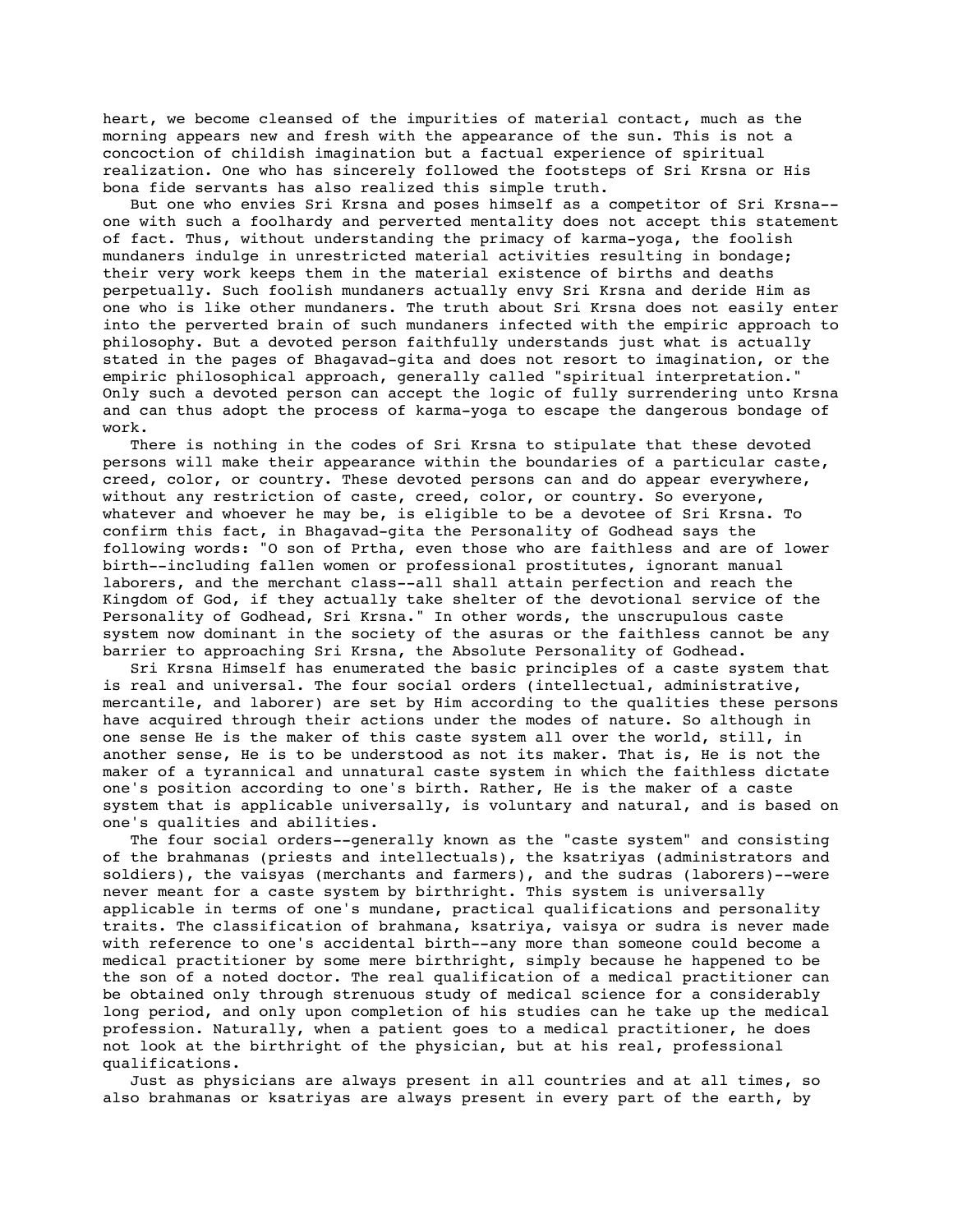dint of personal and practical qualifications. The present caste system--which we have localized within a particular part of the world and then within a particular sectarian faith--is undoubtedly wrong and a perversion of the natural, universal caste system. If somebody passes himself off as a medical practitioner for the reason that he is the son of a medical practitioner- without having any knowledge of medical science or without having attended medical college--and if this medical practitioner is accepted as such by a section of the public, then both this medical practitioner and his blind followers are to be considered members of a society who cheat one another and are cheated by one another. Theirs is a society of the cheaters and the cheated. So the caste system created by the Personality of Godhead, Sri Krsna, and referred to in the Bhagavad-gita is not the same as the caste system of the society of the cheaters and the cheated. The caste system created by the Personality of Godhead and referred to in the Bhagavad-gita is universally true at all times and in all parts of the world, and actually, the universe.

 The qualifications of the various orders of the caste system are enumerated in Bhagavad-gita, and here we shall touch on them briefly. The brahmanas are the highest social order, and they imbibe the modes of goodness and are engaged in the activities of equality, restraint, and forgiveness. The ksatriyas are the second-highest social order, and they imbibe the qualities of creative passion and are engaged in the activities of public leadership as executive heads of different political and social bodies. The vaisyas are the third social order. They imbibe mixed qualities, namely creative passion as well as the darkness of ignorance, and generally they are engaged as farmers and merchants. The sudras are the lowest social order, inasmuch as they imbibe the modes of darkness, or ignorance, and generally take up the service of the other three social orders. As a class, the sudras are servitors of the whole mundane social body. In the present age of darkness, which is known as the Kali-yuga, the age of quarrel, hypocrisy, and ignorance, virtually everyone is born a sudra.

 If we examine human affairs in the light of the caste system as created by the Personality of Godhead, surely we can visualize the four social orders functioning in every part of the world. In every part of the globe, wherever there is human habitation, there are some persons who have the qualifications of brahmanas, and there are others who have the qualifications of ksatriyas, vaisyas, and sudras. The various modes of nature are persistent in every corner of the universe, and since brahmanas, ksatriyas, and so forth are simply products of the modes of nature, how can one say that the four castes do not exist in a particular part of the world? This is absurd. In every country and at all times there have been, there are, and there will be the four social orders, according to the modes of nature.

 Those who persist in the theory that the four social orders called the caste system exist only in India are totally mistaken. In all other countries, also, there are the same orders of life, under some name or other. And thus everywhere in the world, even those who are far below the qualifications of an ordinary sudra, the fourth social order, are eligible for the transcendental service of the Personality of Godhead, Sri Krsna. The spiritual perfection which a qualified brahmana attains by the transcendental service of Sri Krsna can also be attained by anyone, even in a lower status than that of sudra, by the same process of transcendental service to Sri Krsna. For this reason, Sri Krsna, the all-attractive Personality of Godhead, is the Absolute Truth in all creation, and Srimad Bhagavad-gita is the supreme scripture within the universe. According to other scriptures such as the Puranas, even a candala, or a person of the fifth social order (lower than a sudra), becomes more than a person of the first order (a brahmana) by dint of his transcendental devotional service. The confidential teachings of the Bhagavad-gita are therefore meant for nothing but attaining the highest perfection of human life--the transcendental service of Sri Krsna.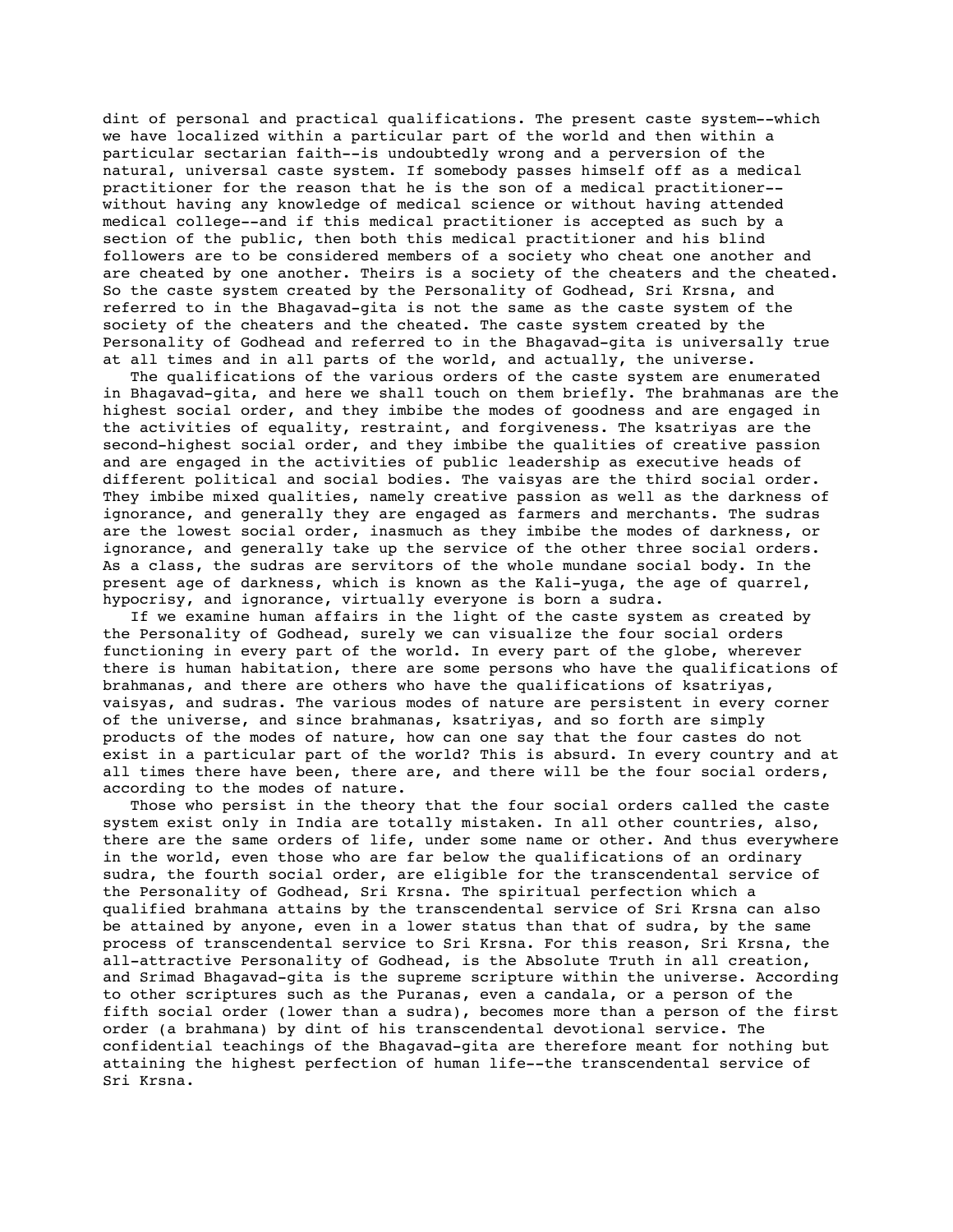So, regardless of caste, creed, or color, everyone must adopt the process of karma-yoga, or work with transcendental results. And by so doing, everyone shall help to spiritualize all the activities of the world. By such activities, both the performer and the work performed become surcharged with spirituality and transcend the modes of nature. And as his activities become spiritualized, the performer automatically attains the qualifications of the highest social order, the brahmanas. In fact, one who becomes fully spiritualized is transcendental to the modes of nature, and thus he is more than a brahmana. After all, although of the highest mundane order, the qualifications of a brahmana are not transcendental. How one can attain to the supreme transcendental knowledge simply by the performance of transcendental service to the Personality of Godhead is explained in the twenty-fourth verse of the fourth chapter of Bhagavad-gita. It is explained there that through performance of work with transcendental results, everything becomes spiritualized. Acarya Sankara's philosophy of "pantheism," which has spread a perverted interpretation of the Vedanta maxim that the Supreme Spirit is omnipresent, nonetheless has a practical bearing on the above verse.

# "**Message of Godhead**" by His Divine Grace A.C. Bhaktivedanta Swami Prabhupada.

COPYRIGHT NOTICE: This is an evaluation copy of the printed version of this book, and is NOT FOR RESALE. This evaluation copy is intended for personal noncommercial use only, under the "fair use" guidelines established by international copyright laws. You may use this electronic file to evaluate the printed version of this book, for your own private use, or for short excerpts used in academic works, research, student papers, presentations, and the like. You can distribute this evaluation copy to others over the Internet, so long as you keep this copyright information intact. You may not reproduce more than ten percent (10%) of this book in any media without the express written permission from the copyright holders. Reference any excerpts in the following way: "Excerpted from "Message of Godhead" by A.C. Bhaktivedanta Swami Prabhupada, courtesy of the Bhaktivedanta Book Trust International, www.Krishna.com."

This book and electronic file is Copyright 1990-2003 Bhaktivedanta Book Trust International, 3764 Watseka Avenue, Los Angeles, CA 90034, USA. All rights reserved. For any questions, comments, correspondence, or to evaluate dozens of other books in this collection, visit the website of the publishers, www.Krishna.com.

 There are various kinds of sacrifices that will be examined later on, but we should understand that the ultimate goal of all sacrifices is to please the Supreme Godhead, Visnu. During our material existence, we have to deal with material objects, if only to keep body and soul together. But in all such material activities we can evoke the spiritual atmosphere, in terms of the Vedantic truth that the Supreme Spirit is omnipresent. This truth is imperfectly explained by the proponents of pantheism, the misconception that everything is the Supreme Spirit simply because the Supreme Spirit is everywhere. Once this misconception is cleared up and if we remember that the Supreme Spirit is indeed omnipresent, we can create a spiritual atmosphere by performing all our activities in relation to the Supreme Spirit, with everything directed by one who is a self-realized soul. Then the whole thing is transformed into spirit.

 An example may be given here to illuminate the above process of spiritualization. When the iron is put into the fire and becomes red hot, the iron then develops the qualities of fire and stops functioning as iron. In the same way, when all our activities are done in terms of our relationship with Krsna, then everything is surcharged with spiritualization. Because pleasing Krsna has become our ultimate goal, all our activities have become spiritual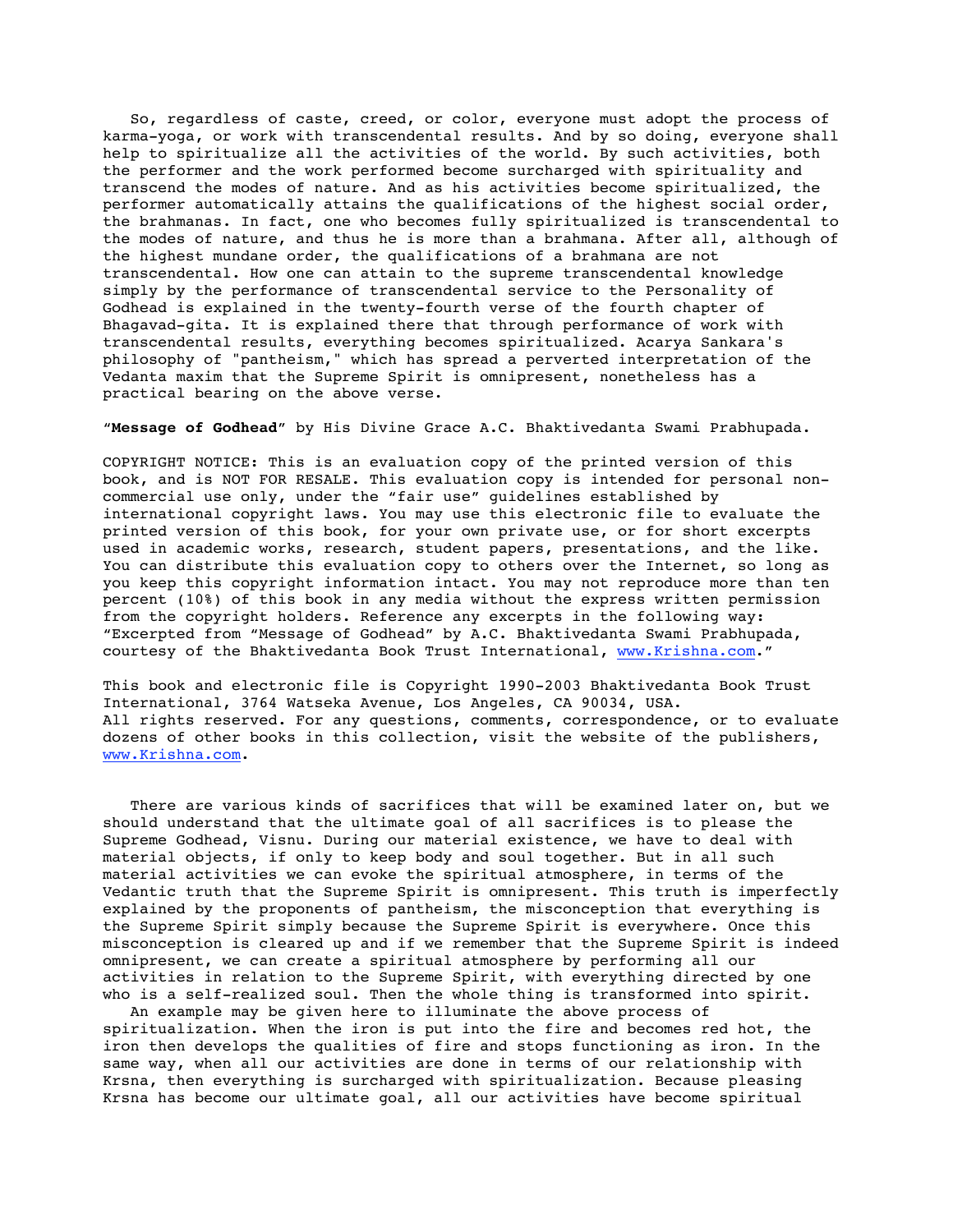activities. In a sacrifice there are five primary elements--namely, (1) the process of offering, (2) the offering itself, (3) the fire, (4) the sacrifice, and (5) the result of the sacrifice. When all of these elements become related with the Supreme Spirit, all of them become spiritualized; and at that time the whole thing becomes really a sacrifice. So when offered to the transcendental service of Sri Krsna, all the above-mentioned five elements become interrelated with Him, and thus they become totally spiritualized.

 Therefore, learned men perform all their activities for transcendental results and thus direct all their activities toward the transcendental service of the Personality of Godhead. These genuinely purified souls actually control all their sensory activities and also master their true, spiritual self. Such spiritualized persons alone can show actual sympathy to the fallen in terms of the individual, the place, and the time. And in spite of performing apparently material activities, such spiritualized persons are free from the bondage of work. This process is explained in the seventh verse of the fifth chapter of Bhagavad-gita: "Householders who perform their work with a view to transcendental results, out of sympathy for all others, are really eligible to become public leaders. All others who claim to be public leaders are mistaken."

 The enemies of the karma-yogis--who generally perform all works for selfsatisfaction or sense gratification, and who are not in touch with the Supreme Spirit by the transcendental relationship of service--sometimes pose themselves as working according to the desire of the supreme will. As a matter of fact, they are pantheist pretenders, trying to cover their extravagancy by falsely labeling it transcendental service to Godhead. But those who are pure in heart- that is, those who have surrendered everything unto the lotus feet of the Personality of Godhead--remain aloof and separate from such easygoing pseudo transcendentalists, while giving them all respects that they may demand.

 Such pure-in-heart transcendentalists know that although the living entity is very insignificant, he is part and parcel of the Absolute Truth and so has a proportionate measure of independence. And although the Personality of Godhead is all-powerful, He never interferes with this little freedom that the living entity enjoys. Thus the living entity sometimes becomes conditioned by the modes of nature, simply by abusing his small measure of independence that he is entitled to enjoy. When he becomes conditioned by nature's modes of goodness, passion, or ignorance, he develops those respective qualities of goodness, passion, and ignorance. As long as the living entity remains conditioned by material nature, he has to act according to his particular mode of nature. If these modes were not acting, then we would not have observed in the phenomenal world different varieties of activities. These different varieties of activities are conditioned by the different modes of nature.

 Therefore, without knowing the subtle laws of nature, if we tried to justify all our deeds as influenced by the will of the Personality of Godhead, we would be attempting to bring partiality, inebriety, and gracelessness into the acts of the all-good Personality of Godhead. It should never be imagined that various mundane discrepancies arise by the will of the Personality of Godhead--that some are happy by His will, while others are unhappy by His will. Such differences in the material world are due to the proper or improper use of free will enjoyed by the individual living entity. Krsna, the Personality of Godhead, enjoins everyone to give up all such conditional engagements dictated by the various modes of nature. Such varieties of engagements of the living entity arise out of ignorance perpetuated by the modes of nature. Therefore, the Lord says in Bhagavad-gita (5.13) that He is not the cause of anyone's particular work, nor the authority, nor the result of such work--but that all these come out of the various modes of nature. Thus, all acts performed by the living entity--except those with transcendental results--are self-created engagements arising from an abuse of the free will, and therefore such acts or engagements are never to be considered as if the works and the results were somehow ordained by the almighty Godhead. Such works are all material and are therefore conditioned and directed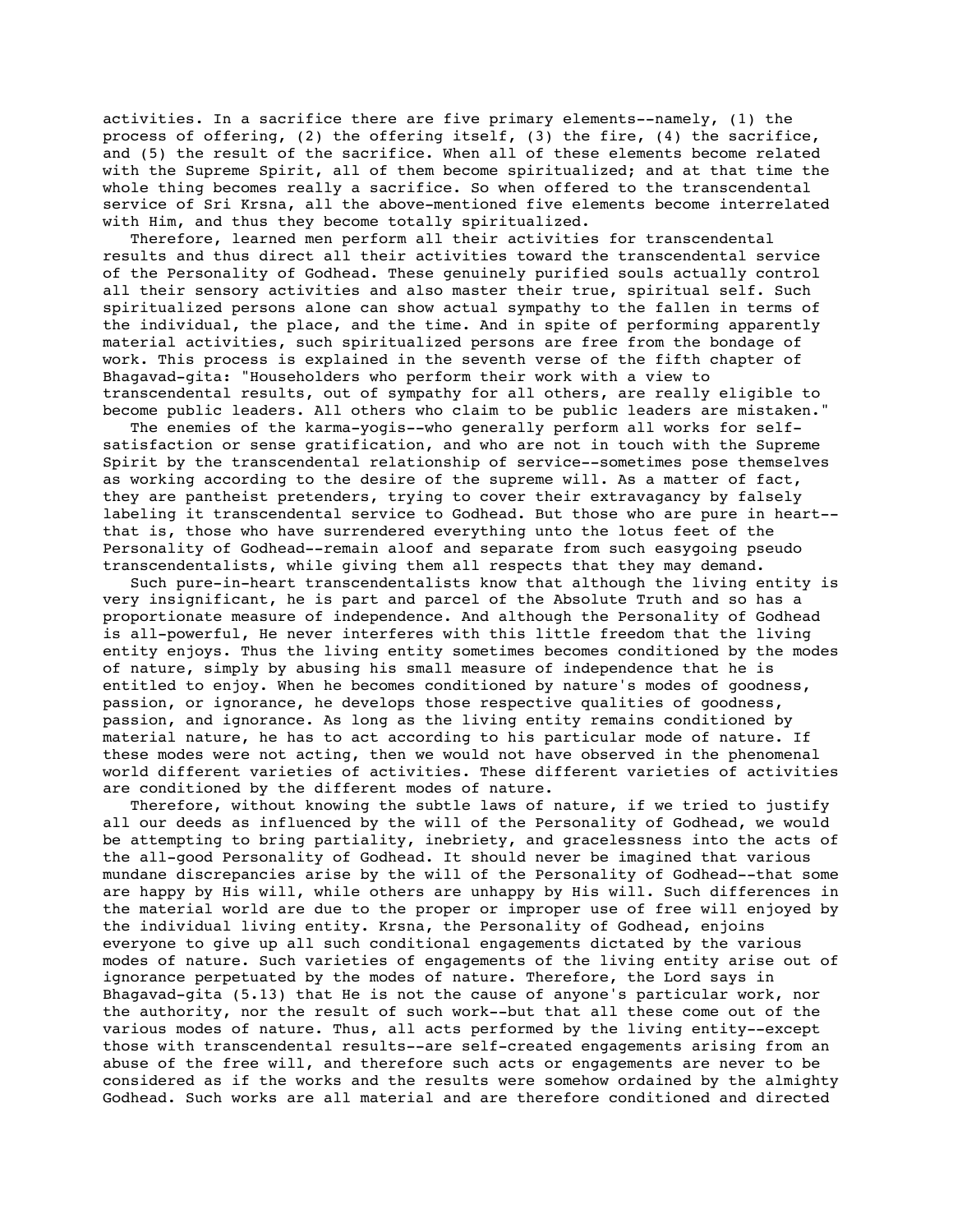by the modes of nature. The Personality of Godhead has nothing to do with such works.

 Similarly, the karma-yogi exists always in a transcendental position, far away from the conditions of the modes of nature, for all his works attain to the platform of the Absolute. When one is in a state of freedom from the modes of nature, the phenomenal world manifests its noumenal feature--its spiritual aspect. With the world thus spiritually manifest, its modes of nature, such as goodness, passion, and ignorance, cannot present any obstacle to one's spiritual advancement. When such obstacles are surpassed, one attains to the absolute vision.

 Bhagavad-gita (5.17) further elucidates that when a learned man attains to absolute vision, he can observe every living being--whether a learned and gentle brahmana, a cow, an elephant, a dog, or a dog-eater--with equanimity. A learned and gentle brahmana is the embodiment of nature's mode of goodness. Among the beasts, the cow is the embodiment of this same mode of goodness. The elephant and the lion are embodiments of the passionate mode of nature, while the dog and the candala (dog-eater) are the embodiments of nature's mode of darkness, or ignorance. However, instead of focusing on the various external tabernacles of these living entities (their embodiments under various modes of nature), with his absolute vision the karma-yogi penetrates to the spirit which is embodied therein. And because this infinitesimal spirit emanates from the infinite Supreme Spirit, the karma-yogi in the highest state can observe everyone and everything with equanimity. Such a karma-yogi views everything in relation to the Absolute, and therefore he engages everything in the transcendental service of the Absolute. He observes all living entities as so many transcendental servitors of the absolute Godhead, Sri Krsna. His perfect spiritual vision cannot but penetrate the encagement of every material body, just as a red-hot iron cannot but burn everything that it contacts. Thus, the karma-yogi sets an example of transcendental character, by engaging everyone and everything in the transcendental service of the Personality of Godhead.

 The karma-yogi knows very well that Sri Krsna, the Personality of Godhead, is the enjoyer of everything, and that He is the Lord of all living entities. He sees very little value in the false prestige by which all living entities in this material world put themselves in the position of either an enjoyer or a renouncer. The learned sages feel disgust with this sort of false prestige as the quintessential disease of material existence. All good work, culture of knowledge, meditation, austerity, and so forth--whatever is performed--all of these activities are meant to ameliorate this material disease. Therefore, the Personality of Godhead, Sri Krsna, says in Bhagavad-gita (5.28) that one can attain the supreme peace by knowing that He is the enjoyer of all sacrifices and austerities, the Lord of all the universes, and also the supreme friend of all living entities.

 We have already discussed the necessity of performing work for sacrifice only, or to please the transcendental senses of Visnu. And in the above statement of Bhagavad-gita, it is clear that Sri Krsna is the Supreme Personality, who alone is capable of enjoying the result of all sacrificial performances. The sacrifices of the ordinary workers and the meditation and austerities of the empiric philosophers are all ordained and maintained by the Personality of Godhead, Sri Krsna. In turn, the Supersoul--the localized aspect of Visnu, which is the object of meditation for the mystics--is a plenary portion of Sri Krsna, the Personality of Godhead.

 We may be able to further discuss all these workers and their work later. But one may know at present that Sri Krsna is the friend of everyone, whether he be an ordinary worker, an empiric philosopher, or even a mystic--and what to speak of the transcendentalists who are cent-percent servitors of the Personality of Godhead. The Personality of Godhead always does good for one and all, by empowering His devotees to preach and propagate the transcendental process of devotional service to Godhead everywhere in accord with the specific time,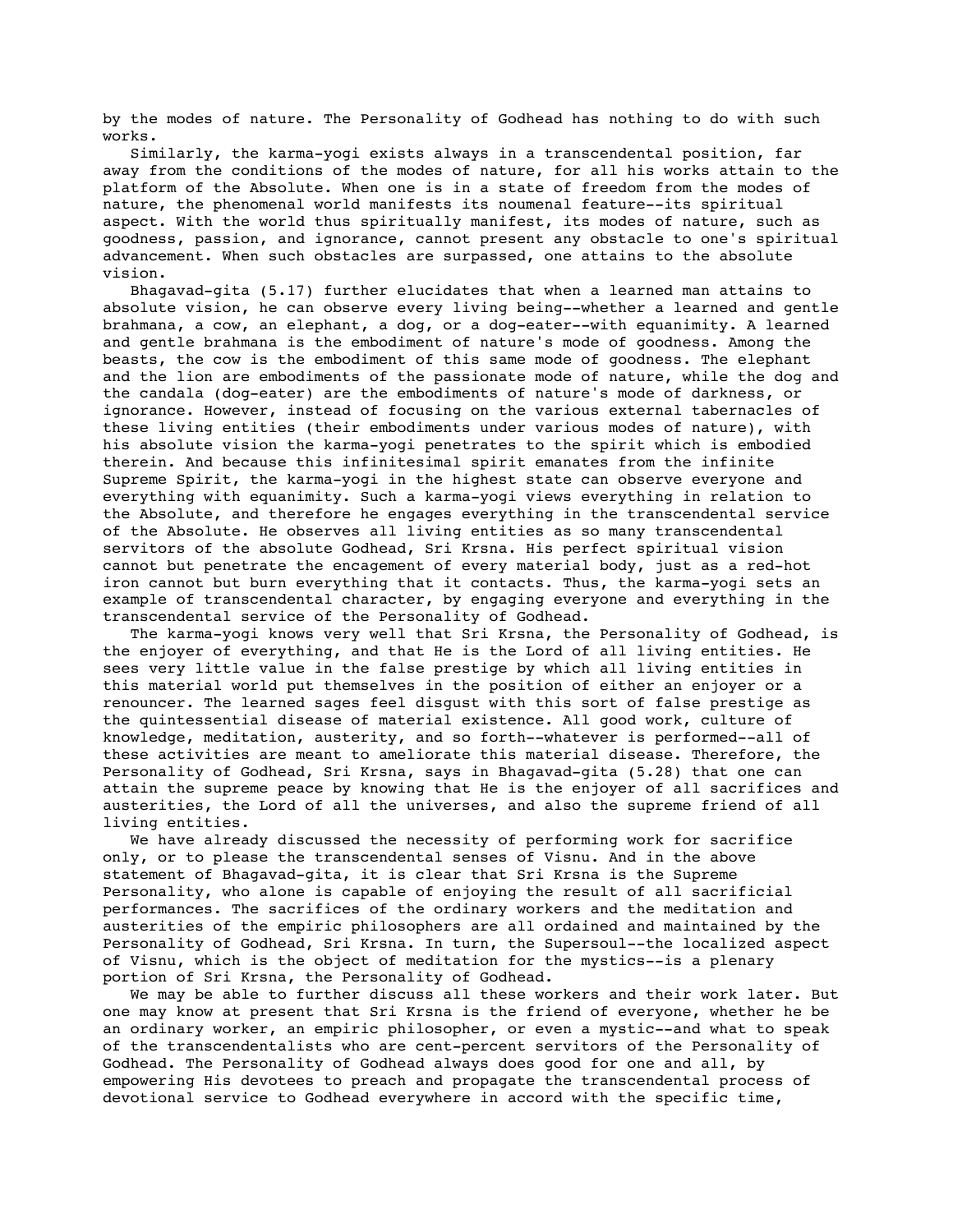place, and audience. The Lord is therefore called "Govinda," or the prime cause of all causes and the reservoir of all blessings. And the people in general can attain to perfect peace and tranquillity when they come to know Him by the gradual process of work with transcendental results.

 Those who do everything for the transcendental service of the Personality of Godhead, Sri Krsna, have no need to perform any sacrifice, penance, or meditation that is unrelated to the service of Godhead. We have already discussed hereinbefore that the mundane qualities of goodness that are the signs of the brahmana are included and coexisting within the qualities of the transcendentalist. In the same manner, the dexterity and sacrifice of the devoted worker, the knowledge of the sannyasi (renunciant), the stillness and profound love for Godhead of the mystic--all these qualities are included and coexisting within the qualities of the transcendental worker, the karma-yogi. Therefore, in Bhagavad-gita (6.1), the Personality of Godhead says, "One who performs his duty for duty's sake, without seeking the fruitive results of such work, is the true renunciant and mystic--not he who has discarded all his duties and relieved himself of his responsibilities."

 The fact is that Sri Krsna Himself becomes the enjoyer of the fruits of the work performed by the transcendentalist. Thus, the transcendentalist has no responsibility for the results of his work, may those results be good or bad in the estimation of worldly people. The transcendentalist acts under the impetus of his obligation to do everything for the sake of Sri Krsna. He never views any activity as an object of enjoyment or renunciation on his own account. In contrast, the sannyasi or renouncer relieves himself of all worldly responsibilities in order to free himself for acquiring knowledge relating to the all-pervasive Spirit. The mystic takes similar measures so that he can enhance his meditation and better visualize within himself the localized aspect of the same Supreme Spirit. But the transcendentalist who acts only for the satisfaction of the Supreme Person, without being impelled by a motive of selfsatisfaction, is actually free from all worldly duties--without the separate effort made by the sannyasis and the mystics. The spiritual knowledge acquired by the sannyasis and the eightfold perfections achieved by the mystics are all within easy reach of the transcendentalist. Therefore, the transcendentalist does not desire to achieve any profit, adoration, or distinction. He desires no gain whatever, except to be engaged in the transcendental service of Godhead- because simply by such service, he gains all. Once one achieves the supreme gain, which encompasses all other gains, what is there still to be achieved?

 The mystic, who virtually ceases his various bodily functions according to Patanjali's system of mysticism, tries to attain trance by these systematic modes of meditation and so forth. Thus, the mystic tolerates all sorts of tribulations in order to visualize the localized aspect of the Supreme Spirit. In other words, he does not care about what it may take, even if it means meeting with death, to realize his ideal, which has no equal in the universe. To underscore the validity of such mystics or devotees, the Personality of Godhead says in Bhagavad-gita (6.22) that He does not consider anything more valuable than the attainment of that transcendental state: "It is the greatest gain. To be in that state means not to be perturbed by any distress, however heavy and intolerable it may be."

 According to Patanjali's system, mysticism means perfect control of the mental plane with its various fickle inclinations. According to Patanjali, the transcendental state is to become free from sensuous activities and to attain the stage of perfection perceptible purely by the spirit soul. In such a state, the attention of the mystic never deviates from that spiritual achievement. The eightfold material perfections--such as anima, laghima, prapti, isita, vasita, prakamya, and so on--are concomitant in the attainment of perfection in mysticism, and are but indirect by-products of that process.

 After attainment of one or two of the above perfections, many mystics fall into the trap of mental oscillation. In such a state, the mystic fails to attain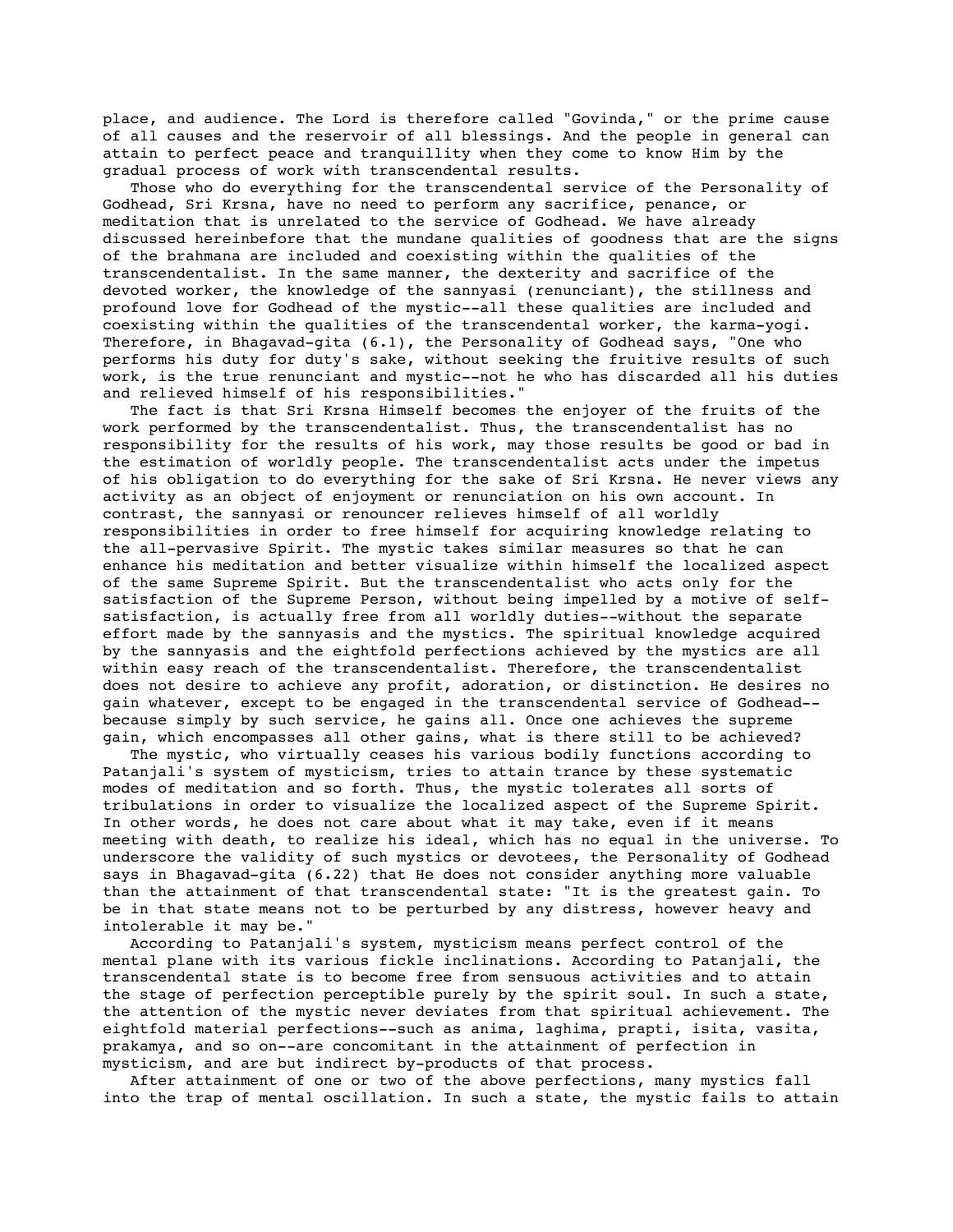to the highest perfection, namely, pure devotion to the Supreme Personality of Godhead. But the transcendental worker, or karma-yogi, has no such fear of falling down, for his attention is already fixed in the transcendental service of the Personality of Godhead. Thus, he does not need to enter separately into trance. For the karma-yogi, the mystic perfections manifest automatically due to the ever-increasing freshness of their object of attention, the Personality of Godhead. A mundaner is surely unable to realize how there can be so much transcendental happiness in the service of the Personality of Godhead.

 Further, there can be no loss for either the mystic or the karma-yogi in his attempt to perfect such transcendental activities. And the gain is always assured, even if the process is only partially completed. Anything that is material or mundane--be it acquisition of knowledge or of wealth--is vanquished along with the annihilation of the material body. But the transcendental work of the karma-yogi surpasses the mundane limits of the material body and mind, because it is performed in relation with the transcendental spirit soul. Being thus spiritualized, these transcendental activities transcend the limits of material annihilation. Just as the soul is not annihilated, even after annihilation of the material body, so also these spiritualized activities are not annihilated, even after the annihilation of the body or mind.

 To some extent, we have already discussed this endurance of the results of transcendental work in the section on transcendental knowledge. The Personality of Godhead confirms this reality in the Bhagavad-gita (6.40), and Thakura Bhaktivinoda explains it in the following manner: "After all, the human race is divided into two sections. The one is legitimate and the other is illegitimate. Those who do not care about any laws of life, but simply work on the principle of sense gratification--they are all illegitimate. They may be civilized or uncivilized, they may be learned or illiterate, they may be powerful or weak, but such illegitimate persons, generally known as outlaws, always act like the lower animals. There is no good in them, in spite of all appearances. But those who are legitimate or law-abiding persons may be divided into three transcendental divisions: namely, the lawful workers, the empiric philosophers, and the transcendental devotees. The lawful workers are again divided into two sections: namely, the workers with a desire to enjoy the fruits of their work; and the transcendental workers, without any such desire. The worker with a desire to enjoy the fruits of his work is hankering after transient material happiness, and such a worker is rewarded with worldly or heavenly happiness within the material worlds. But it must be known that all these forms of happiness are temporary. Thus, the worker cannot attain to real happiness, which is permanent and transcendental. This real and transcendental happiness is attained only after liberation from the bondage of material existence. Any action which does not aim at such transcendental happiness is always temporary and baffling."

 When ordinary work aims at such a transcendental objective, this work is called karma-yoga. By this process of karma-yoga, one gradually attains selfpurification, then transcendental knowledge, next perfect meditation, and ultimately transcendental service to the Personality of Godhead. Sometimes a mundane worker is misunderstood to be a tapasvi (renunciant) or a mahatma (great soul) because of the many austerities he performs to attain his mundane goals. But these austerities accepted by such rigid mundaners are, after all, aimed merely at material sense gratification, and therefore these austerities are useless in the transcendental sense. Some of the asuras, or demons, such as Ravana and Hiranyakasipu, also underwent a severe process of austerity and penance, but they obtained nothing except some temporary objects of sensory pleasure. Therefore, only when one has transcended the limits of sensory pleasure can he be classified as a karma-yogi, or a worker for transcendental results. Real goodness lies in the activities of karma-yoga, even if one is only in the preliminary stages. Further, a karma-yogi makes progressive headway life after life, and this is confirmed as follows in the Bhagavad-gita (6.43): "Even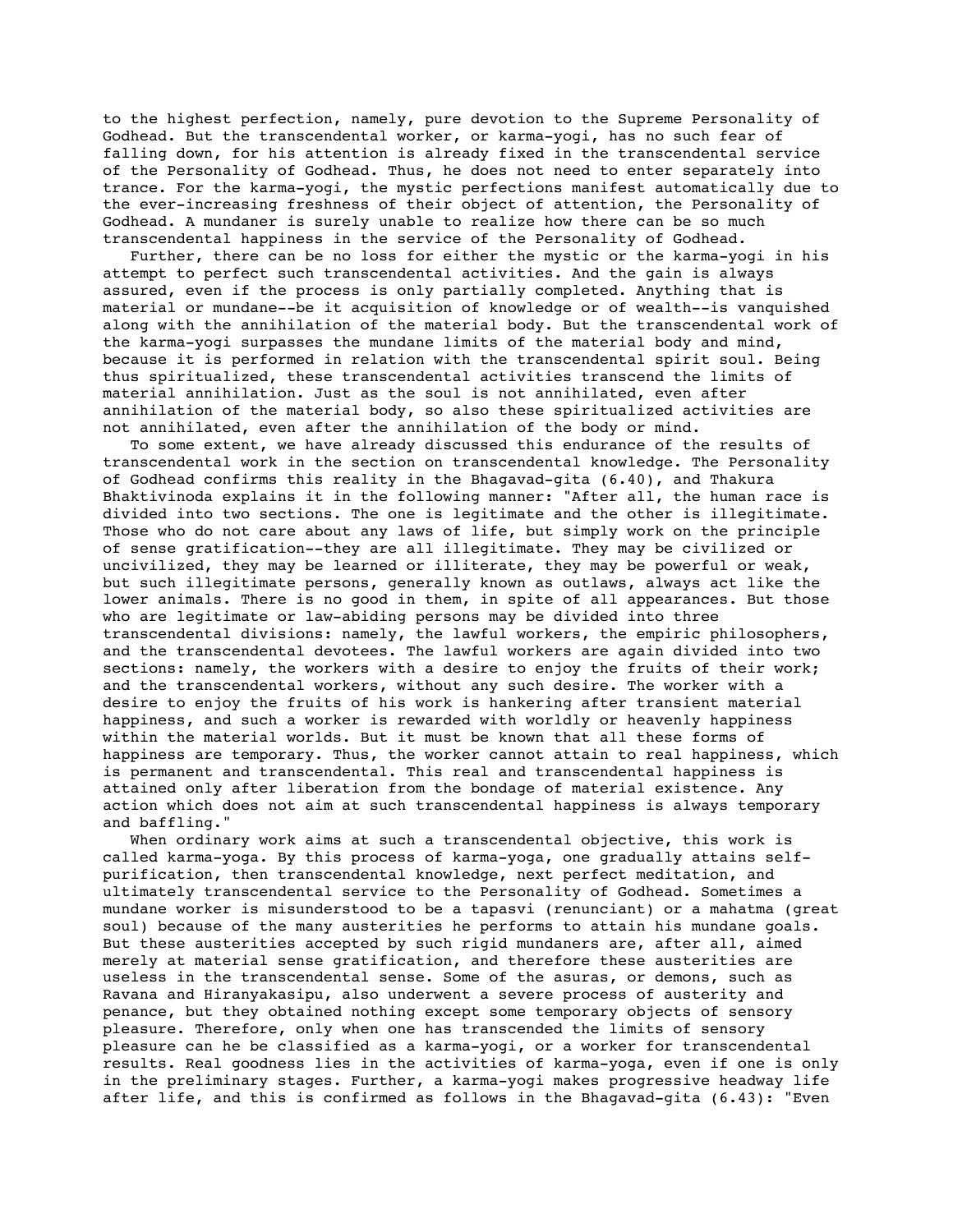after successive births, the karma-yogi revives the transcendental sense of service, and by his natural attachment, he tries again to give further perfection to the progress of his transcendental activities."

 Even if such transcendentalists slip away from the path of progress in some way or other, they are again given chances for making progress. As confirmed in Bhagavad-gita (6.41), they are allowed to take their next birth either in the family of a bona fide brahmana or in the family of a rich merchant who is devoted to the service of Godhead.

 But among the transcendental mystics, variously classified as karma-yogis, dhyana-yogis, jnana-yogis, hatha-yogis, and bhakti-yogis, the last-named bhaktiyogis are the greatest of all--because as again confirmed in Bhagavad-gita (6.47), they are always absorbed in the thoughts and actions of transcendental loving service to Godhead.

 Obviously, attainment of transcendental loving service to the Personality of Godhead is the ultimate goal of all mysticism. That is the purport of the abovementioned verse. It is also worth mentioning the statement that Thakura Bhaktivinoda makes in this connection: "The mystic who is engaged in the performance of the principle of loving service of Godhead is the highest of all mystics." One who renders loving service to Sri Krsna, the Personality of Godhead, with devotion and austerity, is the greatest of all mystics. Men who undertake austerities motivated by a desire for material results cannot be called yogis or mystics. Those who are not motivated by material results include the empiric philosopher, the mystic pursuing the eightfold mystic perfections, and finally the mystic engaged in the transcendental loving service of the Personality of Godhead.

 Factually, the mystic path is uniform and one. It is something like a series of stepping-stones to the highest goal. By accepting this path of mysticism, one becomes a pilgrim toward spiritual perfection. Work with transcendental results is the first stepping-stone on this transcendental path. When empiric philosophical deductions and a desire for renunciation are added, progress is made to the second stepping-stone. When one adds a definite conception of the supreme ruling principle, the Supreme Lord, one progresses to the third stepping-stone. And finally, when a process of transcendental loving service to the Supreme Personality is added, progress is made perfectly to the ultimate goal. The mystic path is therefore a transcendental evolution in which all the above stages are part of the gradual process of spiritual development. It is necessary to mention all the above stages to understand the final stage. Therefore, one who desires to attain to the supreme goal may adopt the systematic mystic path.

 But one should not stop simply upon stepping on the first, second, or third stone, but must make his progress complete by going all the way to the final step, the perfect stage of transcendental loving service to the Supreme Personality of Godhead. One who reaches an intermediate stage but does not make any substantial progress beyond it, merely remaining satisfied with that particular stage of his development, may be called by that particular name, as, for instance, "karma-yogi," "jnana-yogi," "hatha-yogi," and so on. For this reason alone are the mystics of different stages named differently. So the conclusion is that although the path of mystic yoga is one, the transcendental devotee is the greatest of all mystics, because he alone follows the path to its ultimate goal.

 At this point, it should be noted that progressive development along the transcendental mystic path is not totally identical with ordinary material progress. In the material world one has to pass through a certain stage of development before one can be admitted to the next stage, and there is no alternative to this process of progress. It may be cited, for example, that if somebody wants to pass the M.A. examination, he has to pass through the preliminary examinations, and there is no alternative to this. No one can expect to be admitted into the M.A. level without having passed the other, preliminary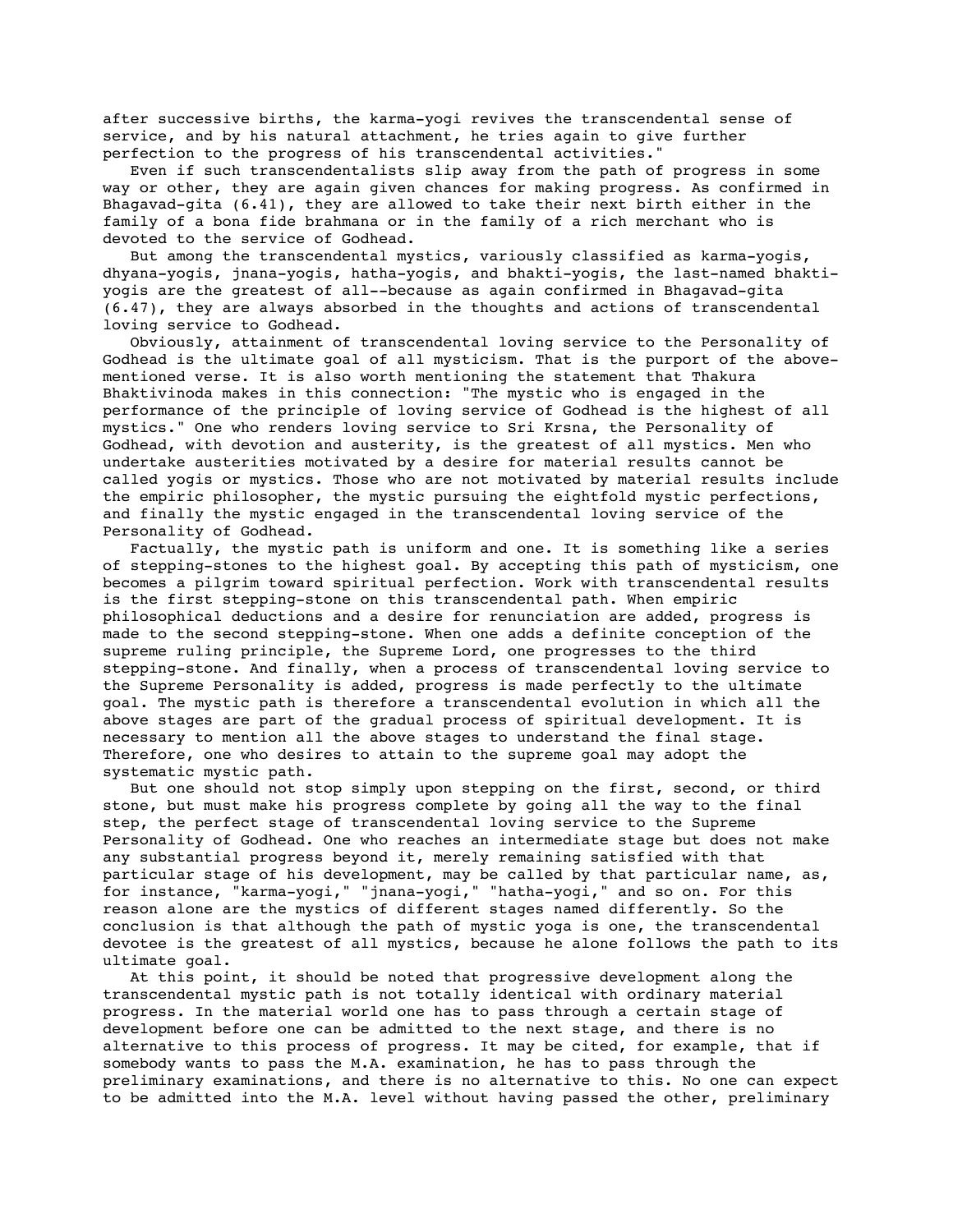examinations. Yet in the transcendental world--although there are approved regulations to bring one from the lower stages to the highest goal by a gradual process of development--one can, by the mercy of Godhead, pass the transcendental M.A. examination without even having passed the preliminary examinations. But this extraordinary mercy of Godhead is possible only by a confidential relationship with the Personality of Godhead. And this confidential relationship with the Personality of Godhead is possible only by the transcendental association of the devotees of the Personality of Godhead.

 Each and every soul has a potent, confidential, eternal relationship with the Personality of Godhead. But due to long association with the illusory material energy, every one of us has forgotten that relationship from time immemorial. We are as if roaming in the street like street beggars, although we are all the transcendental sons of the richest personality, the Personality of Godhead. With a cool head, we could very well understand this fact. But unmindful of our supremely rich father and our relationship with Him, we go on endeavoring in many ways to solve our street-beggar problems of poverty and hunger, but with practically no appreciable results. On the streets we meet many friends who are similarly poverty-stricken. Sometimes those who are a little better off than we are direct us toward some progressive stage of life, but actually we do not derive any happiness from such directions. These people show us the paths of work, knowledge, meditation, mysticism, and various other ways also, but unfortunately none of them is able to give us that happiness for which we are ever hankering. For this very reason, Lord Caitanya advised Sri Rupa Gosvami at Dasasvamedha-ghata, on the bank of the Ganges at Prayaga, that only the most fortunate souls can obtain the seed of devotional service, by the mercy of the Personality of Godhead and His bona fide representative.

 Thus, we can get this seed of transcendental devotional service from Sri Krsna, the Personality of Godhead Himself, in His transcendental message of Bhagavad-gita. If we are at all able to grasp this genuine message of Sri Krsna, the teacher of Bhagavad-gita, then and only then can we perfectly appreciate the teachings of Bhagavad-gita. Otherwise, we can go on reading Bhagavad-gita life after life, and we may write a thousand and one commentaries on it, but all such attempts will prove futile.

 What the Personality of Godhead is, He Himself has explained in Bhagavadgita. How many common men have written their autobiographies, and how enthusiastically we have read and accepted them. But when the Personality of Godhead Himself tells about Himself, we cannot take it as it is. This is nothing but our misfortune. On the other hand, we try to drag concocted meanings out of the simple passages of Bhagavad-gita to establish some man-made idea which is never supported by Bhagavad-gita. By such artificial dragging, one cannot ultimately establish his rubbish theory, but at the end, one confirms the whole thesis by putting a monkey in place of God. In Bhagavad-gita it is definitively established that Sri Krsna is the Supreme Personality of Godhead. It is established, also, that our only duty is to render transcendental loving service unto Him. Thus, once we really understand these two facts from the pages of Bhagavad-gita, then we can enter into the primary classes of spiritual education.

"**Message of Godhead**" by His Divine Grace A.C. Bhaktivedanta Swami Prabhupada.

COPYRIGHT NOTICE: This is an evaluation copy of the printed version of this book, and is NOT FOR RESALE. This evaluation copy is intended for personal noncommercial use only, under the "fair use" guidelines established by international copyright laws. You may use this electronic file to evaluate the printed version of this book, for your own private use, or for short excerpts used in academic works, research, student papers, presentations, and the like.